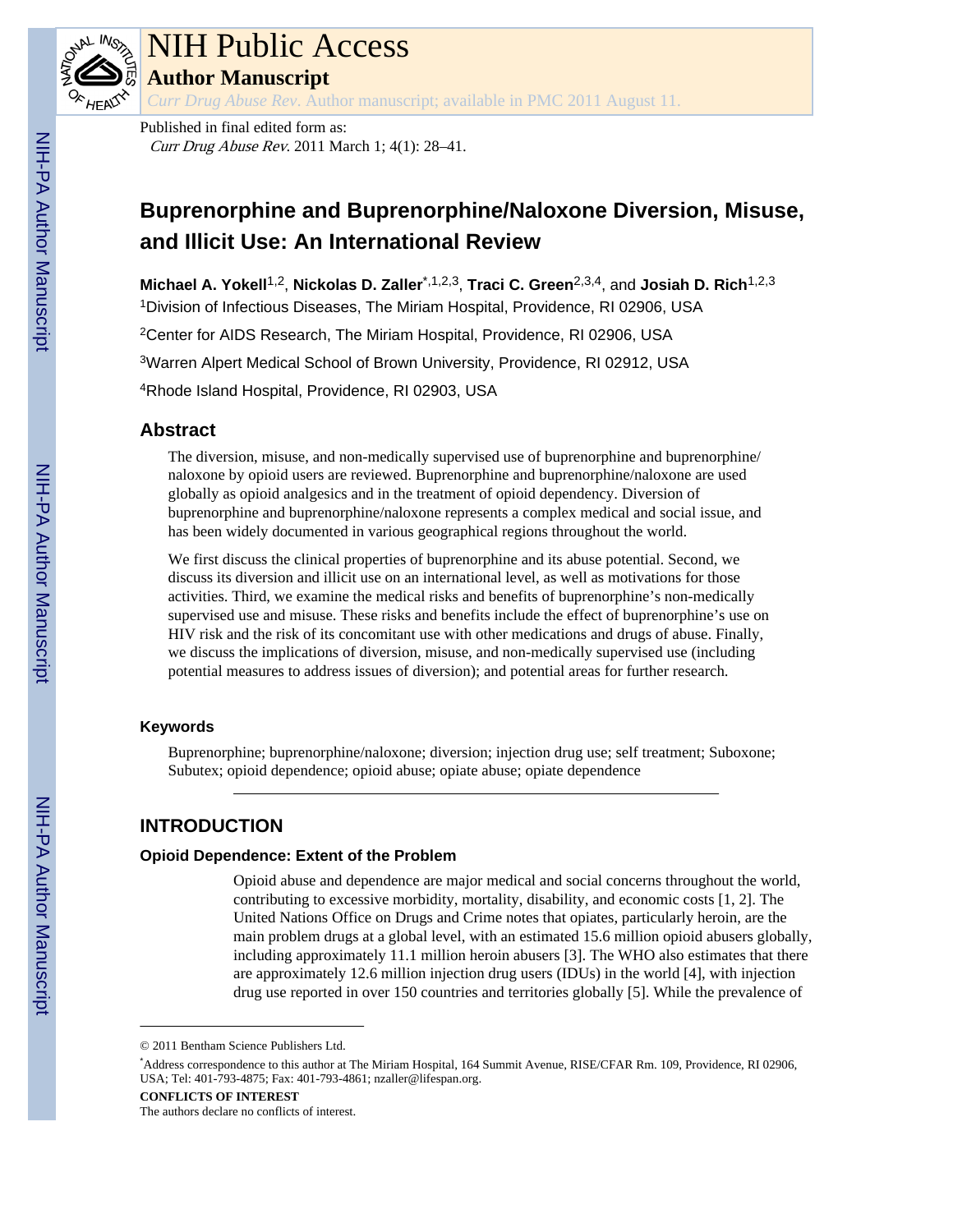injection drug use may be low in any given general population, IDUs represent a major point of entry for HIV into a population; according to UNAIDS, injection drug use accounts for up to 80% of HIV infections in Eastern Europe and Central Asia [6].

In addition to the risk of HIV infection and transmission, other harms associated with injection drug use present additional medical challenges. Unsafe injection practices have contributed to an international epidemic of Hepatitis C virus, with an estimated 120 million people infected worldwide [7]. Abscesses, endocarditis, and soft tissue infections are prominent concerns for the health of IDUs [8–10]. Finally, regular use of opioids, regardless of the route of administration, results in lasting biological and physiological changes in the brain, including disruptions in inhibitions, motivation, and decision-making processes [11].

Opioid replacement therapy with methadone or buprenorphine is a clinically effective treatment for opioid dependence. Methadone was first used to treat opioid dependence in the 1960's [12]. It is a synthetic full mu-receptor agonist that is usually administered to patients orally on a daily basis for opioid replacement [13]. Buprenorphine, which is described in greater detail below, is a partial mu-agonist that is administered sublingually to patients undergoing opioid substitution therapy [13]. Studies examining the effectiveness of opioid substitution treatment have found that it results in superior retention rates (in comparison to abstinence only treatment) [14], reduces the amount of illict and nonprescribed opioids used by patients [12, 14–16], decreases criminal activity [14, 17], and helps to reduce the transmission of HIV among drug users and the occurrence of high-risk injection practices [14, 17–19].

While the ultimate goal of substance abuse treatment is abstinence, opioid addiction is a chronic, relapsing medical condition. In this article, we take a harm reduction approach to analyze the use of buprenorphine and buprenorphine/naloxone by opioid users.

#### **Buprenorphine - Course of Action, Safety, and Clinical Efficacy**

Buprenorphine is a relatively long-acting partial mu agonist and full kappa antagonist administered sublingually in opioid replacement therapy [13, 20, 21]. Buprenorphine is commonly sold alone (Subutex<sup>®</sup>) or in a coformulation with naloxone (Suboxone<sup>®</sup>) to prevent parenteral abuse [13, 22–25]. As a partial agonist, buprenorphine exhibits a ceiling effect at high doses. This means that there is a plateau observed for buprenorphine's opioid agonist effects, such as sedation and respiratory depression, even at high doses. In experimental settings, doses up to 70 times the recommended analgesic dose were well tolerated in non-dependent males who had previous experience with opioids [20].

Buprenorphine was first used at low doses as an analgesic for post-operative and cancer patients in the late 1970s [26, 27]. Shortly thereafter, reports of buprenorphine misuse marketed at the time as Tamgesic®—began to surface in New Zealand [28] and reports of injection misuse arose in Europe [29]. A recent report from the World Health Organization Expert Committee on Drug Dependence noted that, while diversion is currently occurring and does pose a public health concern, the risk-to-benefit ratio for the continued use of buprenorphine is favorable [30].

High-dose buprenorphine—available in 0.4mg, 2.0mg, and 8.0mg doses—was introduced in 1980 for the treatment of opioid dependency [31–33]. Buprenorphine is a well-suited medication for opioid replacement therapy due to its activity as a partial opioid agonist. Buprenorphine can be substituted for full agonists, such as heroin or morphine, to prevent withdrawal but it can also be slowly withdrawn without large discomfort, as is often experienced with methadone [34].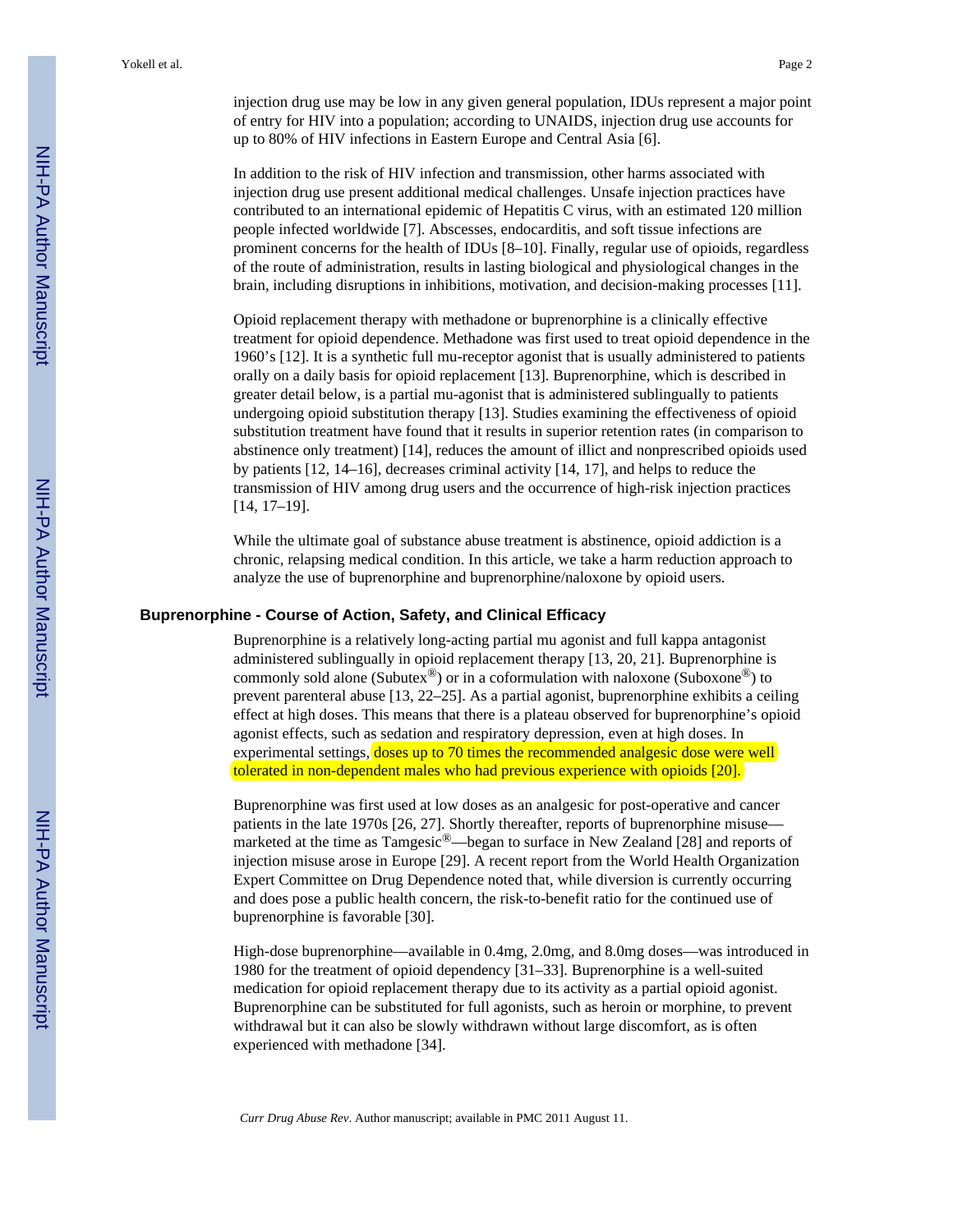Numerous trials and reviews have established buprenorphine as an effective treatment for opioid dependence. Buprenorphine is safe and effective for use in acute detoxification, stabilization, and long-term maintenance of individuals with opioid dependence. In a randomized controlled trial of buprenorphine, Johnson and colleagues found that buprenorphine was effective in maintaining patients in treatment and reducing the consumption of illicit opioids [35]. Additional studies have shown that office-based treatment (OBT) with buprenorphine is effective and safe for the treatment of opioid dependency [36, 37]. Office-based therapy provides additional benefits, including minimization of contact with other drug users and of the stigma associated with drug dependence [21, 38]. As a result of buprenorphine and buprenorphine/naloxone's safety profiles, the U.S. National Institute on Drug Abuse has identified the medication as a firstline treatment for opioid dependence [39]. The WHO also added buprenorphine as a complementary medication to the 14th edition of The Model of List of Essential Medicines [4].

Buprenorphine is intended for sublingual administration. Due to extensive first-pass liver metabolism, oral dosing of buprenorphine results in low bioavailability and is not feasible. With sublingual administration, the medication achieves sufficient bioavailability after being dissolved under the tongue, usually within 5–7 minutes of administration. Buprenorphine/ naloxone is also intended for sublingual dosing, and while the sublingual **bioavailability of** buprenorphine is relatively high (ca.  $35-55%$ ), that of naloxone is low (ca. 10%); this property allows the combination buprenorphine/naloxone product to deliver the effects of the opioid without those of the antagonist, when used as directed [24, 40, 41]. If buprenorphine/naloxone is injected, however, the bioavailability of naloxone is high; in such an instance, the naloxone component is intended to both precipitate withdrawal and block the euphoric/analgesic effects of buprenorphine in opioid-dependent individuals [25]. However, at the current 4:1 buprenorphine/naloxone coformulation ratio, the naloxone component does not significantly reduce the effects of buprenorphine when the combination product is injected by individuals who are not dependent on opioids [42]. Thus, buprenorphine/naloxone is intended to reduce the risk of abuse *via* injection [22–25].

Although the analgesic properties of buprenorphine and its potential indication for pain management were documented as early as the 1970's, new research has examined buprenorphine's role in chronic pain management, post-operative pain management, and non-cancer pain management. In particular, the efficacy and safety of transdermal buprenorphine has been studied with positive results. Transdermal buprenorphine was studied with chronic osteoarthritis patients, demonstrating good efficacy and tolerability [43], and was also studied in a randomized controlled trial for chronic low back pain, where it was effective at managing pain in patients who had previously received opioids [44]. The use of sublingual buprenorphine for pain management has also been studied, with the medication showing a high degree of efficacy, tolerability, and safety in patients with chronic pain syndrome, even in individuals who suffer from opioid addiction [45]. In a double-blind comparison of sublingual and transdermal buprenorphine in patients with osteoarthritis pain, both forms showed similar efficacy, and transdermal buprenorphine demonstrated better tolerability among patients [46]. Although buprenorphine has not been extensively used in clinical practice for pain management, current evidence suggests that buprenorphine may be well-suited for pain management, particularly in high-risk patients, such as diabetics, the elderly, or individuals with renal failure, due to buprenorphine's good safety profile, ceiling effect on respiratory depression, low incidence of adverse events, and pharmacokinetics that are unaltered by age or renal function [47].

Buprenorphine is currently used in dozens of countries throughout the world for the treatment opioid dependence and, in some instances, for pain management. Dosing policies,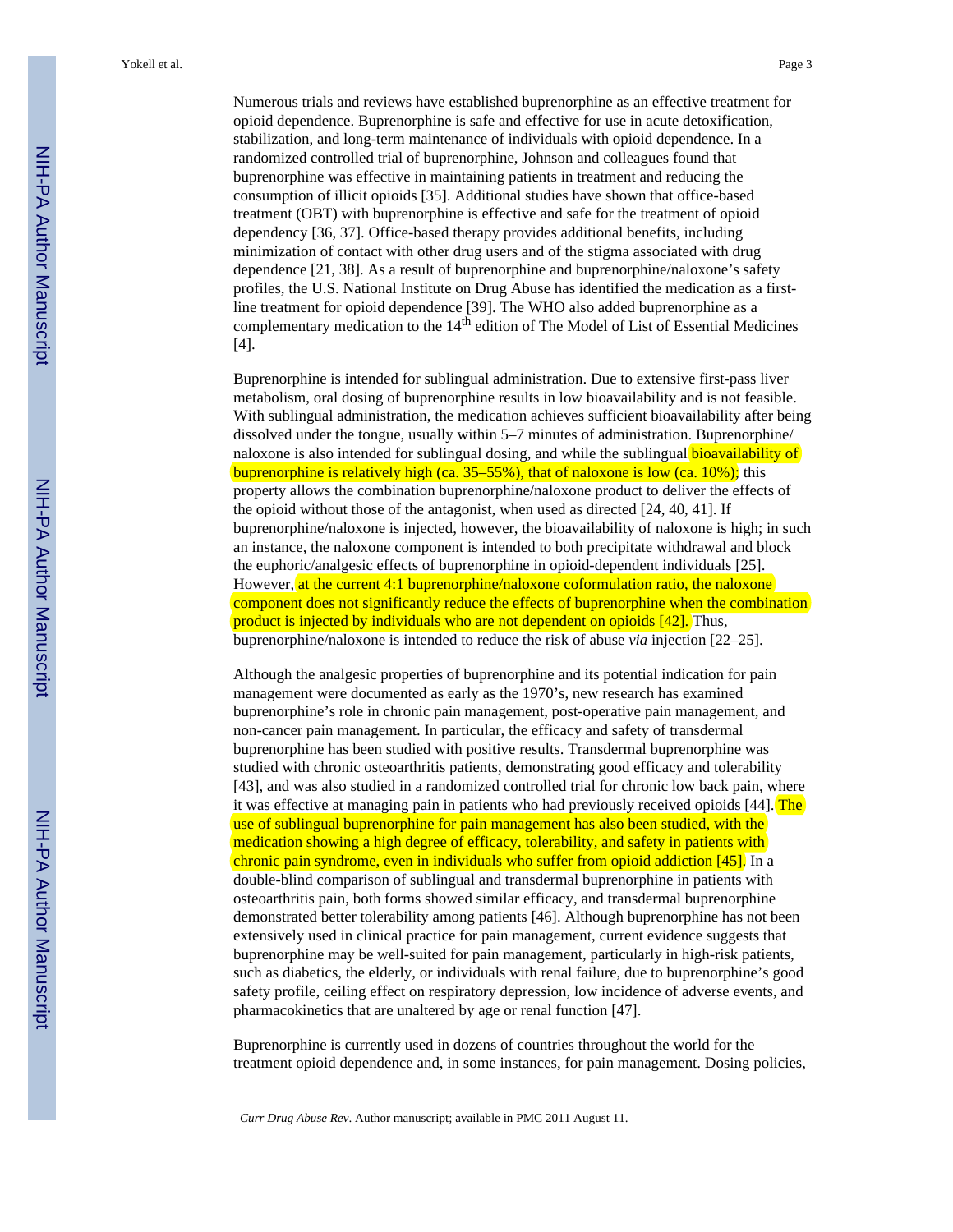Since 1995, all primary care physicians in France have been able to prescribe buprenorphine to patients suffering from opioid dependence. Physicians in France are not required to undergo any specific training to prescribe buprenorphine and do not have any limits on the number of patients who may receive buprenorphine [48]. In that country, HIV prevalence and rates of fatal opioid overdose among IDUs have dropped significantly since the widespread introduction of buprenorphine [31]. By 2006, approximately 95,000 patients were receiving buprenorphine for the treatment of opioid dependence in France [49].

The United States was the first country to widely use combination buprenorphine/naloxone  $(Suboxone<sup>®</sup>)$  for office-based treatment (OBT) of opioid dependence. Under provisions of the US Drug Abuse Treatment Act of 2000 (DATA 2000), any physician can undergo a training course and subsequently apply for a license to prescribe buprenorphine/naloxone to individuals with opioid dependence on an out-patient basis [48]. Each physician is initially limited to 30 patients, but can later apply to prescribe buprenorphine/naloxone to a maximum of 100 patients [48].

Buprenorphine was approved in Australia in 2000 for detoxification and maintenance of opioid-dependent patients [50, 51]. Patients commonly receive their dose of buprenorphine in a pharmacy or community clinic, where the pharmacist or a staff member directly administers the medication on-site, usually waiting 3–5 minutes before staff inspect the patient's oral cavity [52]. Buprenorphine/naloxone (Suboxone®) was approved for the treatment of opioid dependence in 2005 [51].

Buprenorphine was first introduced in India in 1986 as an analgesic (Tidigesic<sup>®</sup>), and reports of buprenorphine ampoule abuse were reported shortly thereafter [53]. Buprenorphine was approved for the treatment of opioid dependence in India in 1999 [54]. In Malaysia, buprenorphine was first licensed for prescription in 2003, and was not highly regulated. Consequently, reports of abuse quickly emerged and, in 2006, buprenorphine/ naloxone was introduced to replace buprenorphine in the Malaysian market with the aim of decreasing the practice of buprenorphine injection [55].

#### **Abuse Potential of Buprenorphine**

Several studies have examined the reinforcing effects and abuse potential of buprenorphine. Buprenorphine administration in non-opioid dependent individuals produces the euphoric effects typically associated with opioids [56, 57]. Subsequent research has demonstrated that buprenorphine does exhibit positive-reinforcement properties, similar to other opioids [58– 60]. For example, in a study conducted by Comer *et al*., participants received a dose of buprenorphine, buprenorphine/naloxone, or placebo and \$20, and were subsequently allowed to choose between a dose or \$20 in a choice session; those who received the actual medication were more likely to self-administer another dose in comparison to those receiving the placebo [58]. Another evaluation of buprenorphine in detoxified males with heroin dependence produced significant euphoria in the participants, but the abuse liability was considered moderate in comparison to morphine [61]. The abuse potential for buprenorphine is generally considered to be less than that of full opioid agonists [62, 63]. Collectively, these data indicate that there is some cause for concern regarding initiation of opioid misuse with buprenorphine, although this risk is lower than that of most other opioids.

In opioid-dependent individuals, sublingual or parenteral administration of buprenorphine may precipitate withdrawal and/or limit the reinforcing effect of full agonist opioids, due to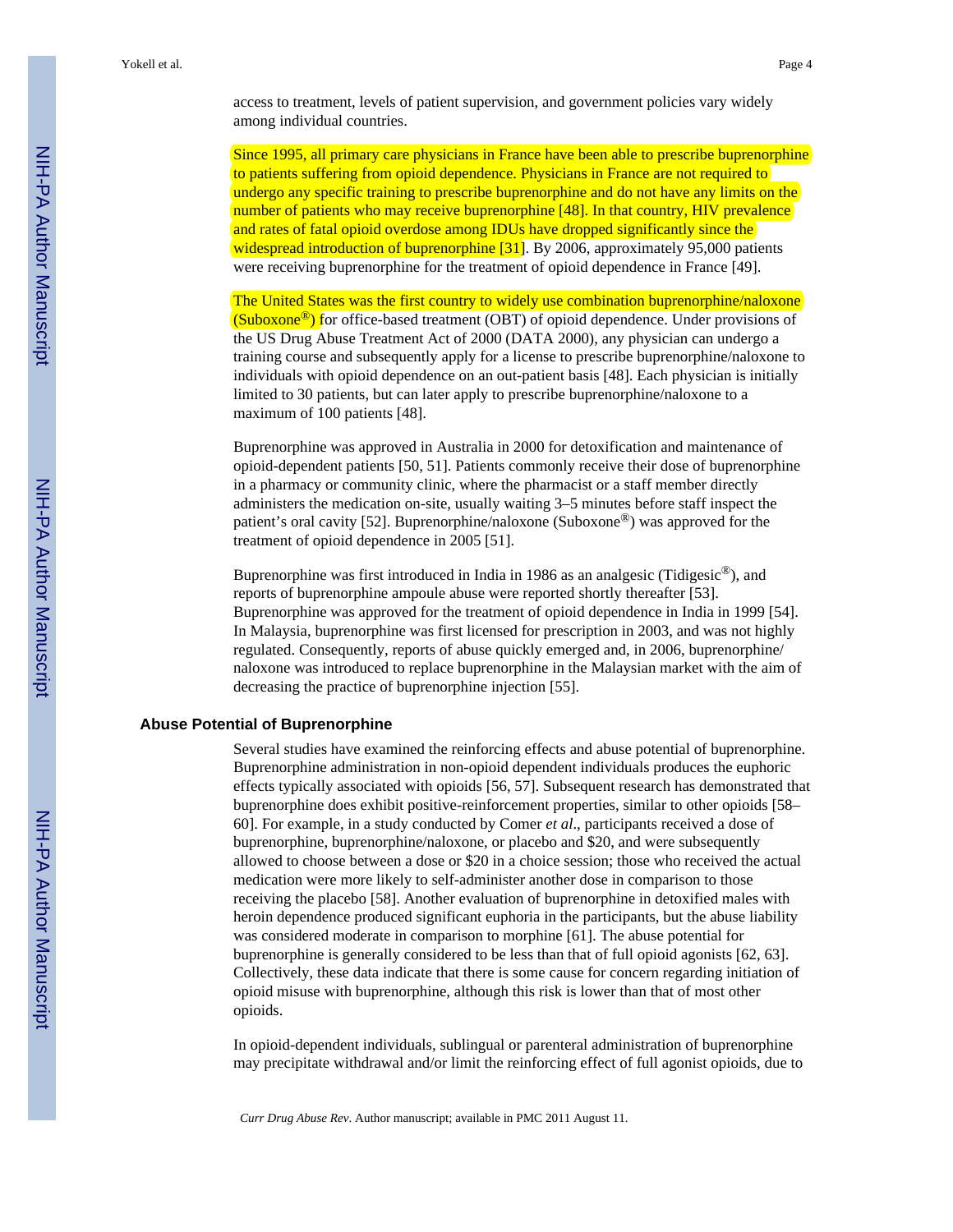its properties as a high-affinity partial agonist [30, 64–68]. Therefore, due to buprenorphine's mixed agonist-antagonist properties, several studies have concluded that the risk of buprenorphine abuse among opioid-dependent individuals is relatively low [31, 58, 69].

A direct comparison of the prevalence of buprenorphine and buprenorphine/naloxone abuse is difficult, since each product was introduced into different locations at different times. For example, in the United States, the monoproduct was never extensively used before the introduction of the combination product, and heroin remains cheap and highly accessible on the street. As a result, buprenorphine is not a major drug of abuse in the US. On the contrary, in many European and Asian countries, buprenorphine monoproduct was available for years before the introduction of the coformulated product, and limited heroin availability may have prompted IDUs to make buprenorphine their primary drug, especially in regions where buprenorphine was not highly regulated. Thus, the overall prevalence of buprenorphine or buprenorphine/naloxone abuse is not simply a function of the biological properties of these medications, but rather is dependent on a variety of social, cultural, political, and economic forces.

## **BUPRENORPHINE DIVERSION AND ILLICIT USE**

#### **Diversion and Illicit Use of Buprenorphine**

Buprenorphine abuse by injection was first recorded in the mid-1980s [28, 29]. In the last two-and-a-half decades, buprenorphine diversion and illicit use have been documented in countries around the world. In some countries, such as Finland, buprenorphine is the most widely abused opioid, whereas its abuse in other nations exists to a much lesser extent. Regardless of the location, various studies, which will be explored further in this section, have identified motivations for illicit use and abuse. Table 1 displays information from a selection of relevant studies examining buprenorphine diversion from various geographical locations. The studies displayed in Table 1 represent articles on buprenorphine diversion that were published within the last 10 years. The goal of this table is not to be an exhaustive list of studies; instead it illustrates the range of geographic locations where buprenorphine diversion has been noted, along with relevant findings to demonstrate the range of diversion levels in diverse geographical settings.

Since buprenorphine's widespread introduction in France for the treatment of opioid dependence in 1995, illicit use and misuse of buprenorphine have been widely documented. One study reported up to 20% of buprenorphine patients were misusing their prescription intravenously [31] (see Table 1). Another French study found that 27% of IDUs were exclusive buprenorphine injectors, with another 37% reporting polydrug use [70]; some of these IDUs may have purchased their buprenorphine from individuals with a prescription [71], while others may have obtained buprenorphine by altering or forging prescriptions [63, 72, 73]. Obadia *et al*. reported similar findings, with 24% of their IDU sample reporting exclusive buprenorphine use and 34% reporting polydrug use with buprenorphine [74]. While injection of buprenorphine remains the most commonly reported route of administration for misuse of the medication, sniffing has also been reported in France [75] and elsewhere [76].

In Finland, buprenorphine, which has been used for pain management since 1997 and was introduced in 2002 for the treatment of opioid dependence, is the most commonly abused drug by IDUs and the most commonly abused opioid [77, 78]. A sharp increase in the misuse of buprenorphine coincided with a notable decrease in 2001 in the availability of heroin in Finland [77]. Among those entering treatment for opioid dependence, Aalto *et al*. found that 29 of 30 patients (97%) reported buprenorphine as their primary drug of abuse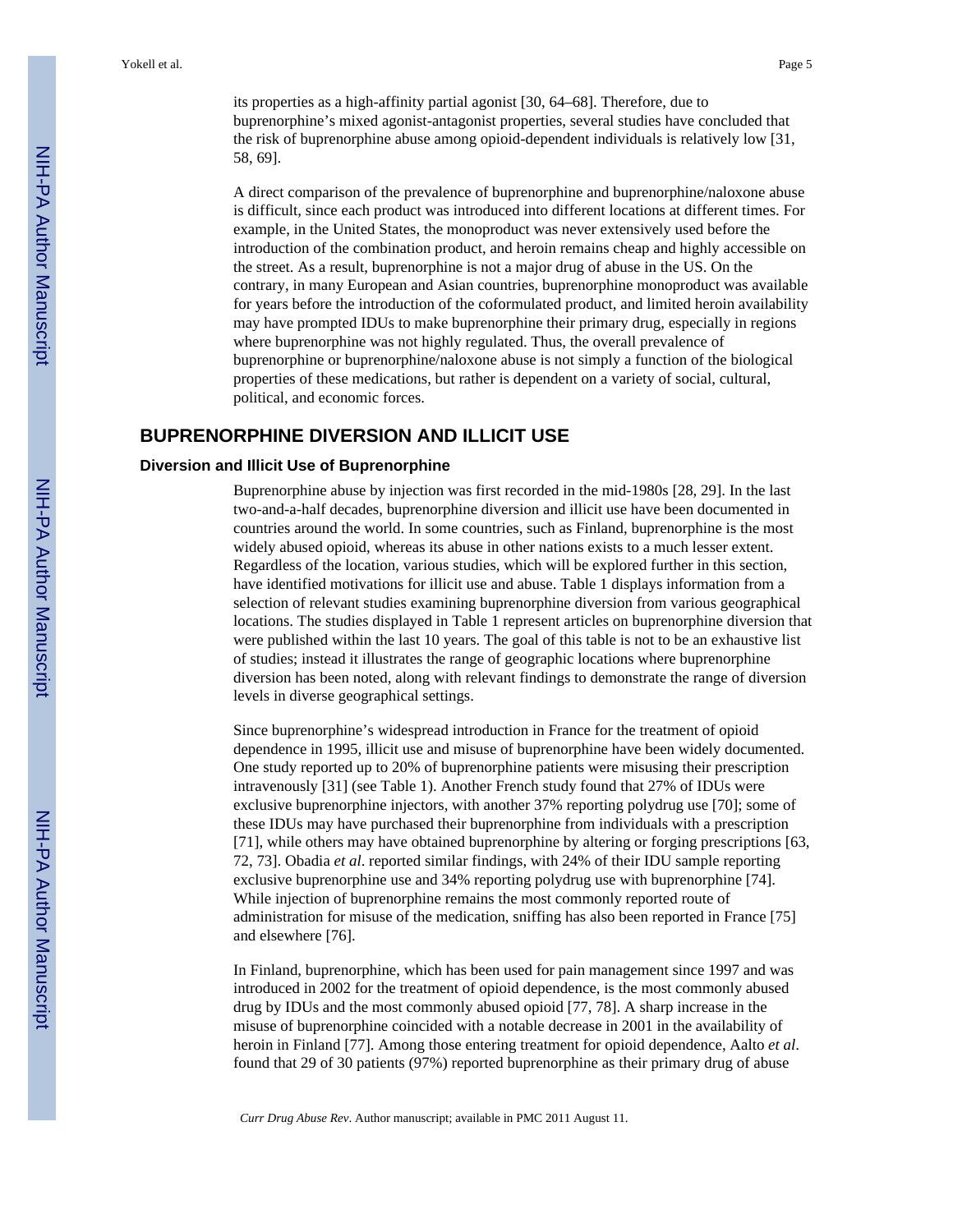[77]. Among a larger sample of syringe exchange program (SEP) participants in Finland (n=176), buprenorphine was the most frequently abused injection drug (73% of respondents), yet a significant portion of these individuals reported using buprenorphine in a therapeutic manner, to self-treat withdrawal or addiction [79] (see Table 1). Elsewhere in Europe, illicit buprenorphine use has been reported in Sweden [80], Scotland [81, 82], Norway [83], Ireland [84], and Spain [85].

Numerous studies have examined the issue of misuse and non-medically supervised use of buprenorphine in Australia, where the medication is strictly regulated. Buprenorphine was introduced in Australia in 2000, followed by the introduction of buprenorphine/naloxone in 2006 in response to concerns of buprenorphine diversion and illicit use [86]. In two separate studies, about 1/3 of IDUs reported recent buprenorphine injection [87, 88] (see Table 1); however, buprenorphine was the primary drug of abuse in only about 10% of IDUs [87]. A significant proportion of primary buprenorphine injectors had a prescription for the medication [87]. In a cross-sectional study of clients receiving buprenorphine in public clinics, about one-quarter (26.5%) had ever injected buprenorphine and most patients reported wanting to take their medication as prescribed [50] (see Table 1). Buprenorphine diversion by patients receiving supervised dosing at pharmacies has also been reported in Australia, which often occurs when patients remove the tablet before it is fully dissolved [89, 90]. In a recent study with 440 patients receiving opioid substitution therapy (methadone, buprenorphine, or buprenorphine/naloxone), Horyniak and colleagues found that 18% of their Australian participants ever inhaled buprenorphine or buprenorphine/ naloxone, with smoking being the most common form of inhalation, while rates of buprenorphine and buprenorphine/naloxone snorting were relatively low. While lifetime rates of inhalation were relatively high, rates of recent inhalation were low. The authors postulated that these rates may indicate experimentation and not chronic use, and also propose that inhalation may represent a harm reduction approach to reduce the use of injectable opioids [86].

In the United States, buprenorphine was approved for analgesic use (Buprenex<sup>®</sup>) in 1985 as a Schedule V Medication. Buprenrophine (Subutex<sup>®</sup>) and buprenorphine/naloxone (Suboxone®) were introduced for office-based treatment of opioid dependence in 2002 as Schedule III Medications [91]. Buprenorphine/naloxone is a first-line option for office-based treatment, with the buprenorphine monoproduct used occasionally for the induction phase [92, 93]. The SAMHSA (Substance Abuse Mental Health Services Administration) Consensus Panel on Buprenorphine recommends that buprenorphine/naloxone be used for the induction, stabilization, and maintenance of most patients in the United States [94]. Currently, approximately 15,700 physicians can prescribe buprenorphine for the treatment of opioid dependence, with an estimated 3.5M prescriptions written for buprenorphine or buprenorphine/naloxone in 2008 [91]. Low levels of abuse have been detected since the medications' introduction, with buprenorphine and buprenorphine/naloxone generally ranked as the least-abused or misused opioid among those studied (examples of other opioids with higher rates of abuse in the U.S. include heroin, oxycodone, hydrocodone, methadone, morphine, and fentanyl) [95–99]. Buprenorphine/naloxone diversion has been limited and illicit buprenorphine/naloxone—which is frequently acquired from individuals with prescriptions—is commonly used in a therapeutic, non-medically supervised manner [33, 100, 101] (see Table 1).

In 2006, the Malaysian government replaced buprenorphine, which was introduced in 2001 [102], with buprenorphine/naloxone to address concerns of buprenorphine misuse and injection [55]. After the transition to buprenorphine/naloxone, there was no reduction in injection risk behaviors among IDUs, but an increase in their use of benzodiazepines [55] (see Table 1). The concomitant use of benzodiazepines has been identified elsewhere, and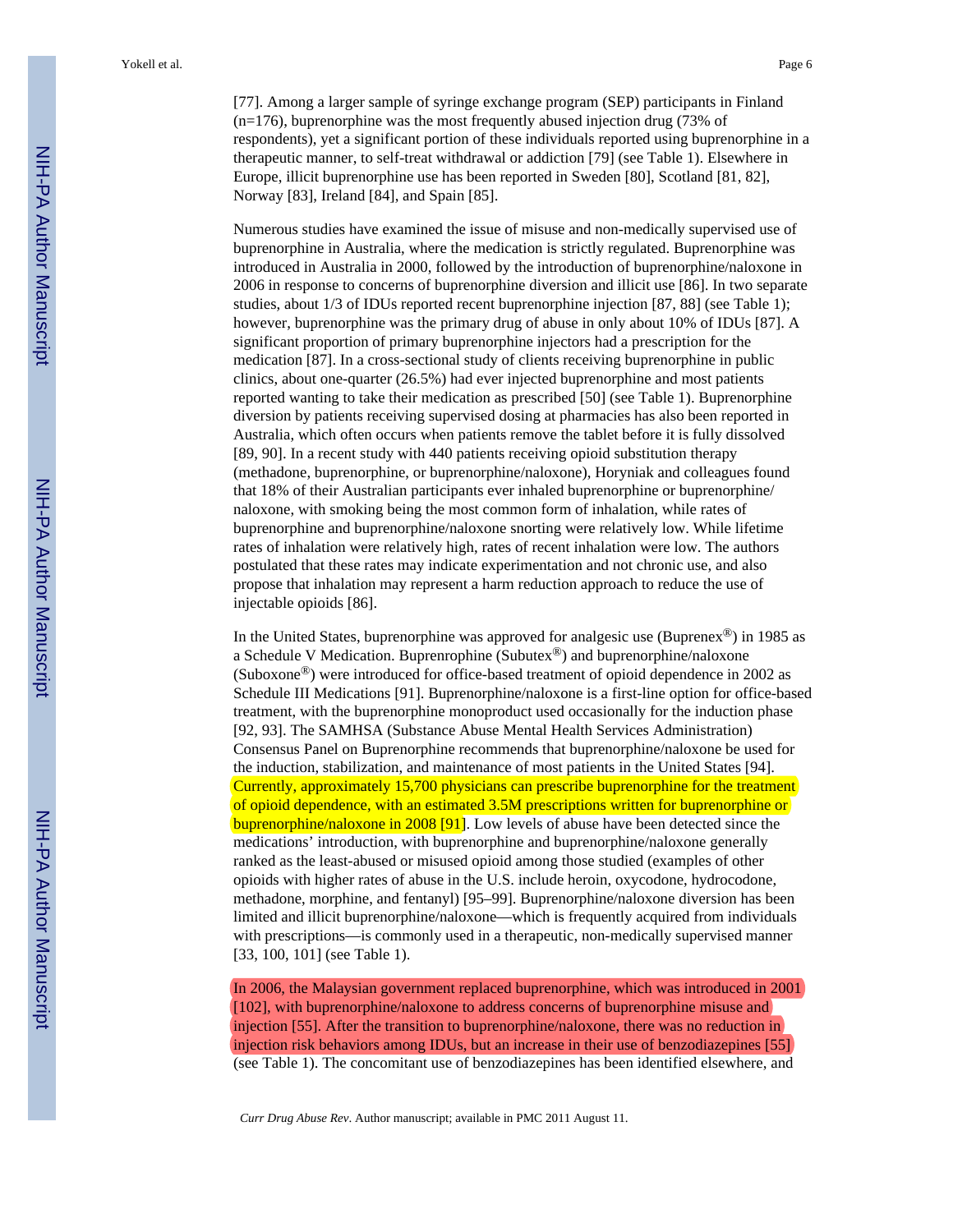has been attributed to an increase in euphoric effects of buprenorphine [53], although further investigation into the exact motivations for the concomitant use of buprenorphine and benzodiazepines is warranted. In some areas, benzodiazepines may be available over-thecounter, which may increase rates of concomitant use with buprenorphine. **Despite reported** withdrawal symptoms, IDUs did not decrease their self-administration of buprenorphine/ naloxone [55]. In another Malaysian study, a large majority of buprenorphine IDUs reported lifetime (ca 100%) or current (ca 63%) heroin use [64] and many buprenorphine/naloxone injectors had developed methods to avoid the effects of naloxone, which included dividing the tablets into small pieces or mixing it with heroin or benzodiazepines [64]. Reports of buprenorphine abuse in India indicate that the use of street-acquired buprenorphine is common among heroin injectors [103]. Recent studies identified buprenorphine as the second most commonly injected drug (after heroin) in India, and also raised concern over the number of new IDUs who initiate injection with buprenorphine [104].

#### **MOTIVATIONS FOR BUPRENORPHINE DIVERSION AND INJECTION**

#### **Motivations for Buprenorphine Injection**

While the practice of diverting buprenorphine has been established in many regions throughout the world, few studies have examined the motivating factors for such diversion. Several publications, which are explored below, have identified price, withdrawal management, insufficient dosing, a lack of other drugs, and a pursuit of euphoria as possible motivations.

**Price—**In some regions, buprenorphine is cheaper than heroin when obtained legitimately for pharmacotherapy or when illicitly purchased on the streets [87]. In some instances, rising prices of other injectables may influence a transition to buprenorphine [33, 105, 106] or the lower price of buprenorphine may appeal to injectors who have limited income [84]. Additionally, the decision to inject buprenorphine may also be influenced by cost, as smaller doses can be used in comparison to sublingual dosing [64, 107]. Indeed, injection use of buprenorphine is the most biologically efficient route of administration (in terms of bioavailability) [108–111], with smaller IV doses required to obtain euphoric effects in comparison to other routes of administration. Although this efficiency may initially appear more economical, an individual who injects buprenorphine will quickly develop a level of tolerance that could ultimately result in greater consumption of buprenorphine.

Depending on the geographic region and the degree of availability of illicit buprenorphine, the medication may be significantly less expensive than comparable doses of other opioids. In other cases, heroin may be adulterated or hard to acquire. All of these conditions may contribute to the acquisition and use of illicit buprenorphine [84, 87, 105, 106, 112].

**Euphoria—**In any area with accessible buprenorphine, some level of diversion and abuse is to be expected, as is the case with all opioid medications. In various studies, rates of euphoria seeking, or using buprenorphine to "get high" range from 10% in some regions of Australia to 97% in Finland [79, 87] (see Table 1). As illustrated by the "Diversion and Illicit Use of Buprenorphine" section of this article, buprenorphine abuse rates vary widely across different geographic regions.

**Illict Use as a Response to Sub-Optimal Clincial Dosing or Due to a Lack of**

**Other Drugs—**In some instances, patient misuse of buprenorphine by injection or inhalation may be indicative of sub-optimal clinical dosing [74, 75, 113]. In such cases, patients may not be receiving an adequate dose of buprenorphine, may be attempting to maintain the clinical effects of buprenorphine while using less medication (for instance, due to financial constraints), or may be diverting some of their medication to others (for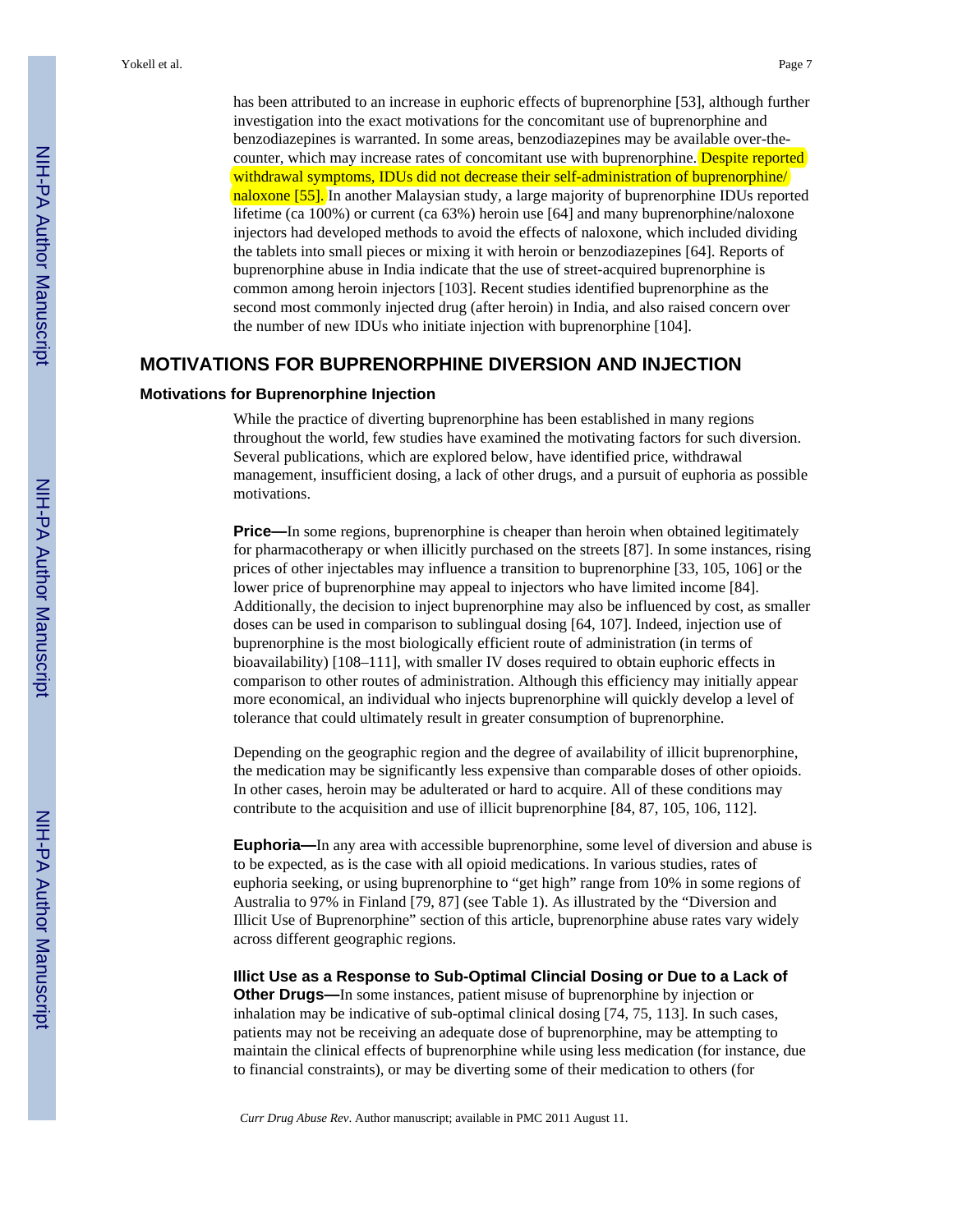therapeutic purposes or for misuse) while still attempting to maintain buprenorphine's therapeutic effects.

#### **Other Motivations for Buprenorphine Diversion**

Studies examining buprenorphine diversion and illicit use have identified additional motivations for such behavior. In Singapore, for example, Chong *et al*. note that there is a false belief among IDUs that intravenous administration of buprenorphine can enhance erection [107]. In India, where buprenorphine was introduced as an ampoule analgesic in 1986, one study found that buprenorphine users, who constitute about 30% of all IDUs [104], were less likely to face threats of arrest in comparison to heroin users, that buprenorphine users believed they were less likely to be harassed by the police if they possessed buprenorphine rather than heroin, and that buprenorphine users generally only had minor histories of arrest and incarceration [114] (see Table 1). In another Indian study, an association was found between intensified police presence and increased injection of buprenorphine in comparison to the injection of heroin [106]. Collectively, these data indicate that law enforcement efforts may influence the drug use profiles of a population and may inadvertently encourage drug-dependent individuals to utilize forms of drugs that outwardly appear less illegal. Additionally, police enforcement in a particular area may affect the availability of particular forms of opioids, which could prompt opioid-dependent individuals to switch to other opioids that have greater local availability.

## **MEDICAL RISKS AND BENEFITS OF NON-MEDICALLY SUPERVISED BUPRENORPHINE USE**

#### **Medical Benefits of Non-Medically Supervised Buprenorphine Use**

While there are public health, medical, social, and legal concerns regarding the misuse and illicit of buprenorphine, studies have identified various benefits of illicit buprenorphine use. In many instances, individuals using illicit buprenorphine may be doing so in an attempt to decrease the illicit use of other opioids, to self-treat opioid dependence, to manage or mitigate withdrawal symptoms [33, 80, 100, 108], or to attempt to reduce the level of harm associated with injection drug use [114] (see Table 1). Similarly, studies that examined differences between buprenorphine and non-buprenorphine IDUs have noted safer injection practices and lower rates of high-risk HIV activity among buprenorphine injectors [114, 115].

For example, in a recent study in the Republic of Georgia, where buprenorphine is an unregistered medication, only 13% of IDUs recruited from a needle exchange reported that buprenorphine was their drug of choice, while 42% reported using buprenorphine to cope with withdrawal symptoms and 6% used buprenorphine to stop using other drugs [116].

In the United States, a study examining entrants to office-based opioid treatment reported that a large majority of patients had used non-medically supervised buprenorphine to prevent cravings and to prevent the onset of withdrawal symptoms [33] (see Table 1). In a qualitative study in Massachusetts and Vermont, treatment seekers also frequently reported using illicit buprenorphine and similar results were found, with patients indicating nonmedically supervised buprenorphine use to prevent withdrawal and to self-treat withdrawal symptoms [100]. A 2009 U.S. study examining the use of illicit buprenorphine among outof-treatment injection and non-injection drug users found that a majority of participants used the medication to reduce opioid withdrawal symptoms and to self-treat opioid addiction, with more IDUs than non-IDUs reporting buprenorphine use for these purposes. That same study also noted that about three quarters of IDUs and half of non-IDUs used diverted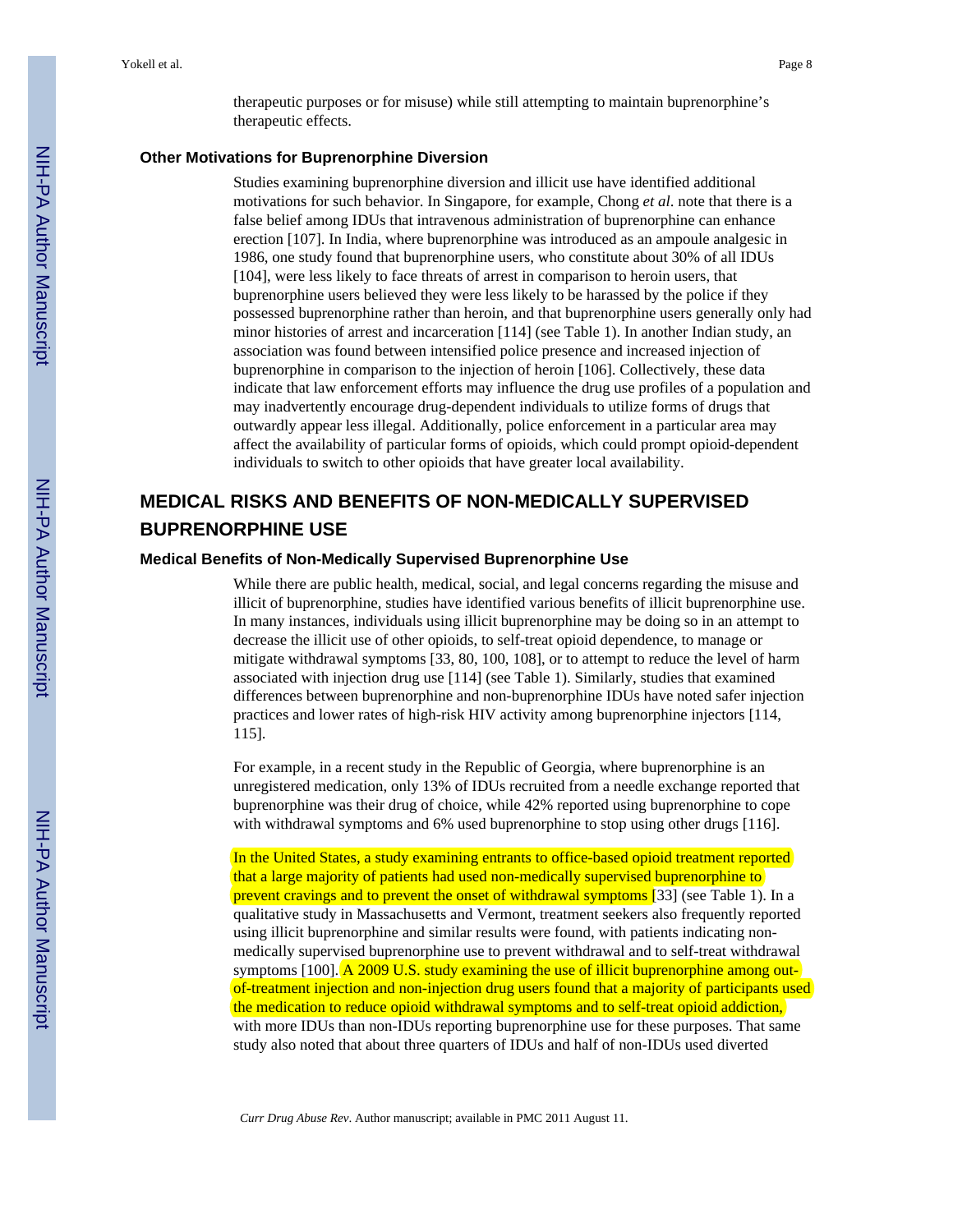buprenorphine because they could not afford to enter formal drug treatment [101] (see Table 1).

Additional data from Hakansson *et al*. reported in 2007 showed that a majority of surveyed heroin users (89%) in Sweden reported buprenorphine use in their lifetime, and that among those illicit users, 87% were using buprenorphine therapeutically, for self-detoxification or withdrawal treatment. In that same study, sublingual administration of illicit buprenorphine was most common, consistent with the medication's intended mode of administration [80].

In Malaysia, Bruce *et al*. found that injectors were using diverted buprenorphine as a treatment modality, frequently reporting non-medically supervised buprenorphine use to avoid heroin or morphine withdrawal. Participants also reported subjective improvements in quality of life after transitioning to buprenorphine. Buprenorphine use often allowed these users to obtain and sustain employment, which they were unable to do while injecting heroin [108].

#### **HIV Risk Behavior and Illicit Buprenorphine**

Few studies have examined the associations between non-medically supervised buprenorphine use and HIV risk behavior. Sullivan *et al*. found that office-based buprenorphine treatment in the U.S. was associated with decreased drug-related HIV risk behavior, including decreased injection drug use and decreased needle sharing among intreatment participants [115]. It is possible that non-medically supervised buprenorphine users experience similar benefits. In India, Kumar *et al*. noted that illicit buprenorphine injectors were less likely to share injection equipment and had fewer drug using members in their social networks [114], which could potentially have a significant impact on injection drug-related risk of HIV infection. Likewise, in France, individuals who exclusively inject buprenorphine reported lower rates of needle sharing and polydrug use, while simultaneously having higher rates of employment in comparison to heroin or cocaine injectors [31]. Higher rates of employment among exclusive buprenorphine injectors may indicate that buprenorphine injectors have more stable living situations, possibly due to a lower severity of addiction, than their heroin- and cocaine-injecting counterparts. What is not known is whether this is a function of the drug itself or of the type of drug user who uses buprenorphine by injection.

#### **Medical Risks of Illicit Buprenorphine Use**

Despite the therapeutic benefits of non-medically supervised buprenorphine use, concerns regarding the misuse of diverted buprenorphine, particularly when administered *via* injection, should also be considered. Adverse events associated with buprenorphine injection are similar to those of other injected substances. There have been several reports of abscesses, soft tissue infections, emboli, acute limb ischaemia, endocarditis, sepsis, and HIV and Hepatitis C infection associated with injection of buprenorphine [9, 31, 107, 117, 118]. Also, in areas where supervised sublingual dosing of buprenorphine occurs, subsequent injection of the partially dissolved medication may pose a high risk of microbiological contamination [87], as microbial flora from a patient's mouth may be present on the tablet that will later be injected.

Another concern that arises with the diversion of buprenorphine is the potential that the medication may be used by individuals experimenting with illicit substances, by individuals initiating injection administration of drugs, or by individuals who are initiating opioid use [80, 81]. In Georgia, 11.5% of IDUs reported that buprenorphine was their first drug of dependence [116], and in France, data suggest that the introduction of buprenorphine may have contributed to polydrug use among existing injectors [74]. In a recent study in India,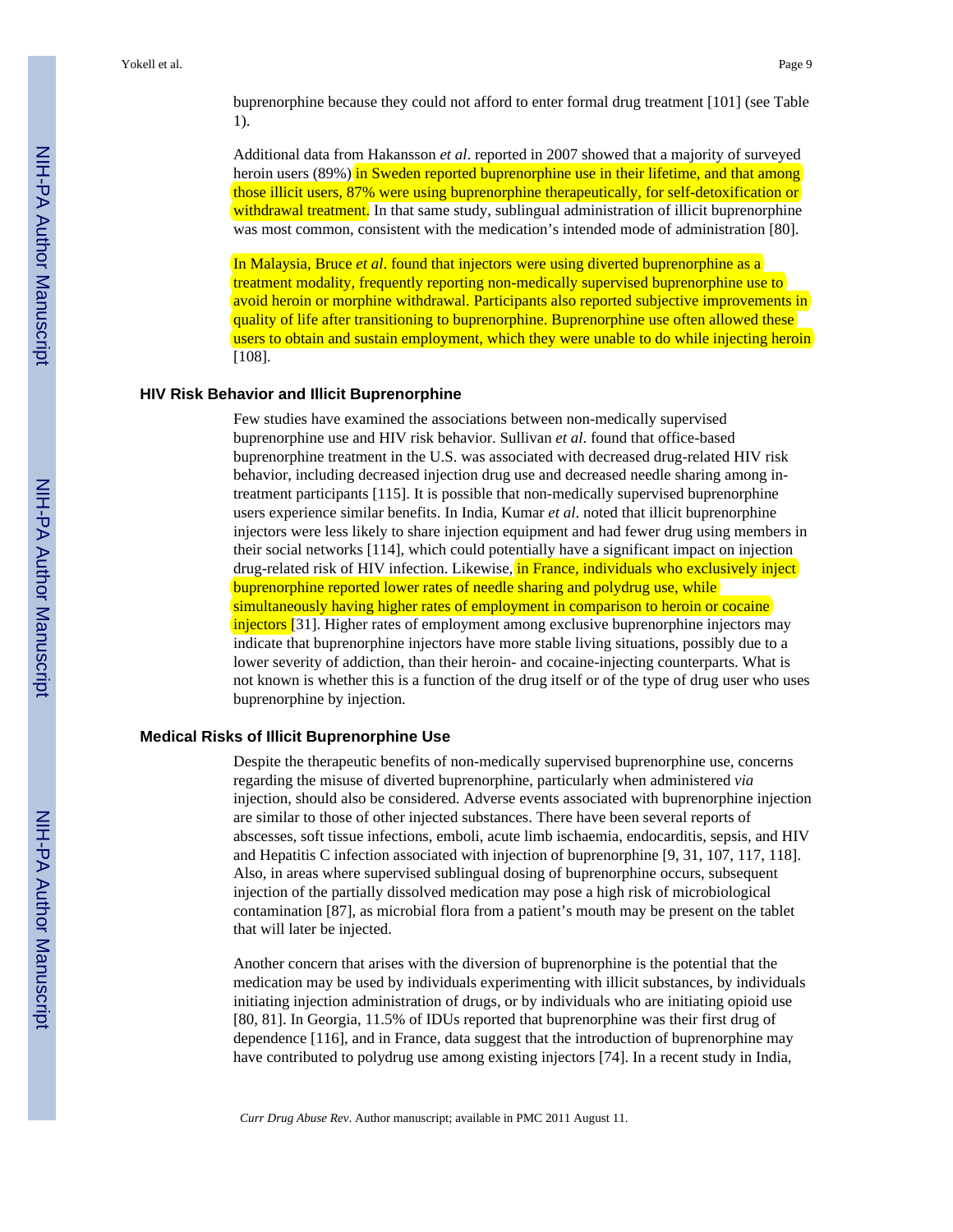new initiates of injection were more likely to inject buprenorphine than heroin, which may be explained by the relatively recent introduction of buprenorphine to that country [104], in comparison to other opioids, such as heroin, that have been available for many decades. These data on initiation of injection with buprenorphine in India may be indicative of the social acceptability of injecting a prescription medication (buprenorphine), as opposed to a totally illicit drug (heroin), may indicate changes in the general social acceptability of injection drug use, and/or may reflect the simple fact that buprenorphine was not available when older IDUs first started injecting opioids. Further research is needed to understand buprenorphine's role in the initiation of injection drug use in India. In contrast, in a study of a national sample of drug users in the United States conducted by some of the authors of this review, initiation of injection was rare with buprenorphine and co-initiation of heroin use and buprenorphine was also rare, especially compared to other prescription opioids that were more commonly co-initiated (methadone pills, hydromorphone, oxycodone) [119].

In comparison to other opioids, the risks associated with buprenorphine diversion are

relatively low. Data indicate that primary buprenorphine injectors do not inject more frequently than heroin injectors [87] and the euphoric effects of buprenorphine are low in comparison to full agonists like heroin, oxycontin, hydrocodone, morphine, or methadone [67, 120, 121]. In comparison to non-prescription opioids (like heroin), buprenorphine allows users to know the precise dose they are taking and minimizes the risks of other agents that may be introduced into non-prescription opioids [87].

Collectively these studies examining the risk profiles of buprenorphine users demonstrate that there is no reason to conclude that buprenorphine users experience any greater risk of HIV infection or transmission than other IDUs. It is entirely probable that buprenorphine injectors are at lower risk of HIV infection due to safer injection practices. This may be the result of less severe withdrawal (in comparison to full agonists) [41] or the long duration of buprenorphine's effects [122], which may consequently elicit less desperation, could provide the user with more time to obtain and prepare the next injection, and may result in a lower degree of willingness to engage in risky behavior. Further research is needed to assess relative risks of HIV infection for buprenorphine injectors and other IDUs, and to differentiate between the effects of buprenorphine on HIV transmission and the characteristics of buprenorphine injectors that may put them at a decreased risk of HIV infection.

#### **Concomitant Drug Use and Overdose with Buprenorphine**

Concomitant drug use with buprenorphine can present unique medical concerns for the user, particularly when buprenorphine is combined with benzodiazepines. Overdoses caused solely by buprenorphine are rare [123], with most overdoses occurring when the medication is used concomitantly with benzodiazepines or other sedatives [31, 37] (see Table 1). Despite reports of overdoses involving buprenorphine and benzodiazepines, rates of overdose have declined by 79% since the introduction of buprenorphine in France [31] and buprenorphine-related deaths in France, when recorded, are commonly among out-oftreatment (illicit) buprenorphine users [124].

It is important to note that rates of opioid overdose with buprenorphine are significantly lower than those associated with methadone [123], due in part to buprenorphine's ceiling effect, action as a partial agonist, and limited respiratory depression [20]. A study examining the relative rates of buprenorphine and methadone deaths in France found that the death rate attributable to methadone was at least three times greater than that of buprenorphine; the authors estimated that if all French buprenorphine patients had been treated with methadone instead of buprenorphine, there would have been approximately 288 deaths from 1994 to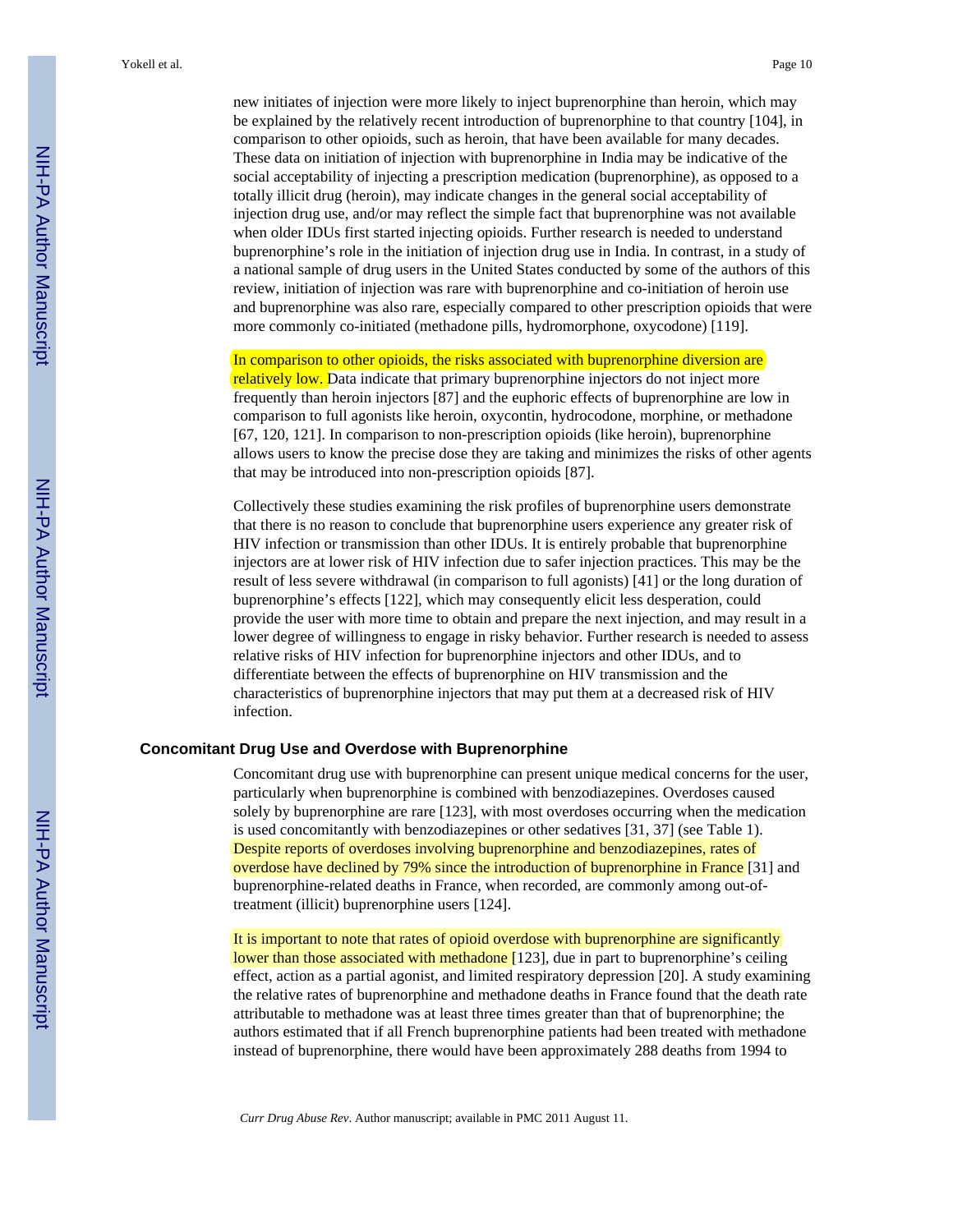1998, compared to the 46 deaths that occurred while those patients were in buprenorphine treatment [125].

## **DISCUSSION**

#### **Is There Sufficient Evidence to Conclude That Buprenorphine Diversion is a Problem?**

Numerous studies have documented the presence and, in some instances, the extent of buprenorphine diversion in varying locations around the world. Although the phenomenon of buprenorphine diversion is now well established, the literature still lacks a complete explanation and understanding of the motivations for diversion, therapeutic applications of diverted buprenorphine, and the sources of illicit buprenorphine. As with other abuseable medications, in any location where buprenorphine is available, diversion will likely occur. However, discussions of diversion should be broadened beyond the risks or legal implications associated with this activity. Strong consideration should also be given to the medical, social, public health, and economic benefits that arise when opioid-dependent individuals use buprenorphine in a therapeutic manner to self-treat addiction and withdrawal symptoms or as a harm reduction approach to manage the risks associated with drug dependence. Any consideration of diversion should balance the overall benefits—both those seen in clinical patients as well as those seen in illicit users—with the potential harms.

#### **Do the Benefits of Buprenorphine Outweigh the Risks?**

As demonstrated in this review article, buprenorphine has the potential to be a drug of abuse, and is indeed the major drug of abuse in some geographical areas. Simultaneously, the clinical efficacy of buprenorphine for the treatment of opioid dependency has been established, and hundreds of thousands of patients have benefited from its clinical applications and accessibility. Furthermore, evidence presented in this review indicates that non-medically supervised buprenorphine is frequently used in a therapeutic manner to selftreat opioid addiction or withdrawal symptoms in individuals who cannot otherwise access substance abuse treatment, or who do not want to do so. Illicit use of buprenorphine by IDUs may also represent a harm reduction approach to reduce the consumption of other opioids, including the injection use of heroin. Additionally, misuse of buprenorphine—such as improper dosing, inhalation, or injection—among patients enrolled in buprenorphine treatment may be a sign of insufficient dosing or dissatisfaction with care. Such episodes of noncompliance may represent an opportunity for providers to adjust opioid substitution treatment to better meet the needs of buprenorphine patients.

The relative benefits and risks of buprenorphine should also be compared to those of other opioids. The abuse liability of buprenorphine and its potential for overdose mortality are less than that of full opioid agonists [61, 62, 94]. Additionally, buprenorphine precipitates withdrawal when used by opioid-dependent individuals who have other opioids in their systems, even if the buprenorphine is not coformulated with naloxone [94].

Finally, buprenorphine's appeal to individuals with opioid addiction is an important reason to maintain and expand access to buprenorphine. Participants in several studies have expressed greater interest in engaging in buprenorphine and continuing buprenorphine treatment in comparison to methadone, have stated that they would only access buprenorphine and would not utilize methadone, and have stated a desire to switch from methadone treatment to buprenorphine treatment if possible [126, 127]. These studies collectively demonstrate the appeal of buprenorphine to many opioid-dependent individuals and indicate the need for accessible, community-based buprenorphine treatment.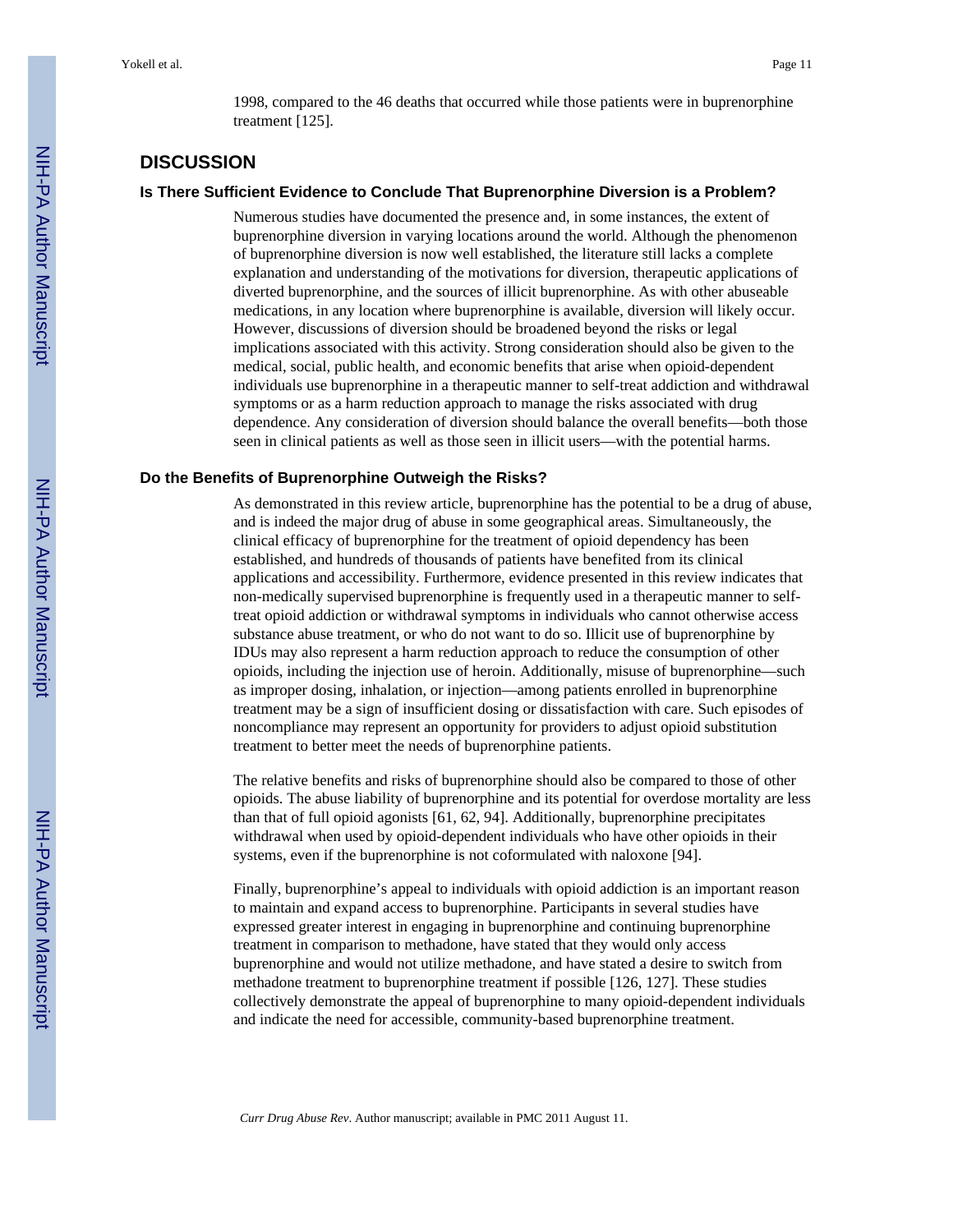#### **Should There be Tighter Control/Monitoring of Buprenorphine?**

#### Tighter controls on buprenorphine will likely increase barriers encountered by opioiddependent individuals as they seek treatment, may force "black market" sales of buprenorphine into more reclusive and dangerous settings, and may result in the sale of tainted or counterfeit medications to individuals who are seeking illicit buprenorphine for therapeutic purposes. Thus, any increases in control or monitoring should be considered in parallel with efforts to increase access to affordable and sustainable opioid substitution therapy for dependent individuals.

Prescription monitoring programs (PMPs), which allow clinicians and pharmacists to conduct real-time database queries in order to verify a patient's medication dosing and detect prescription alteration and "doctor shopping", present one opportunity to approximate levels of buprenorphine diversion and misuse. PMPs have the potential to alert public health officials to potential epidemics of abuse and develop responses to engage illicit buprenorphine users in formal treatment programs. Integrated monitoring, using novel information sources like poison control centers, emergency departments, physicians, community pharmacists, and medical examiners, can be used to identify emerging epidemics of buprenorphine "doctor shopping," diversion, and misuse, allowing public health officials to direct resources toward targeted interventions [63, 96, 128, 129]. Although many existing and developing systems can provide useful information at a state or regional level, more localized surveillance could help to better identify areas with a high prevalence of buprenorphine misuse [98]. In some locations with significant problems regarding the misuse of prescription opioids, such as the United States, existing prescription monitoring programs could incorporate efforts to monitor buprenorphine. In nations where prescription drug diversion is not a major concern, infrastructure many not exist to monitor buprenorphine diversion using PMPs. Additionally, in developing countries and resourcelimited settings, PMPs may not be a feasible way to monitor diversion. In any location with a PMP, more active surveillance should also be directed to help physicians engage in safer prescribing practices.

Monitoring of individuals who use buprenorphine, either through directly observed therapy (DOT) or electronic monitoring that records the date and time of medication utilization, could provide another alternative to ensuring compliance with buprenorphine treatment, following a similar model to some antiretroviral adherence studies for HIV-positive individuals in the U.S. In Finland, Tacke and colleagues recently reported on a pilot study examining the feasibility and acceptability of electronic monitoring, using a device that registers the time and date of tablet removal in a study sample of 12 buprenorphine patients. The technology was well accepted and participants reported increased adherence to their treatment plans and decreased diversion of buprenorphine [130]. The costs associated with electronic monitoring devices may be unreasonable in resource limited settings, in locales where patients must pay for their own treatment, or where insurance companies or government agencies are hesitant to burden the extra cost.

Another approach to decrease the street demand for illicit buprenorphine could be to increase availability of buprenorphine and buprenorphine/naloxone. Market economic principles would suggest that, with greater availability, cost could decrease and access to care and utilization of care could increase. This could potentially decrease the demand for illicit buprenorphine.

#### **Novel and Alternative Delivery Systems for Buprenorphine**

Novel and alternative delivery systems could represent an innovative way to decrease buprenorphine diversion without compromising access to affordable care. One example is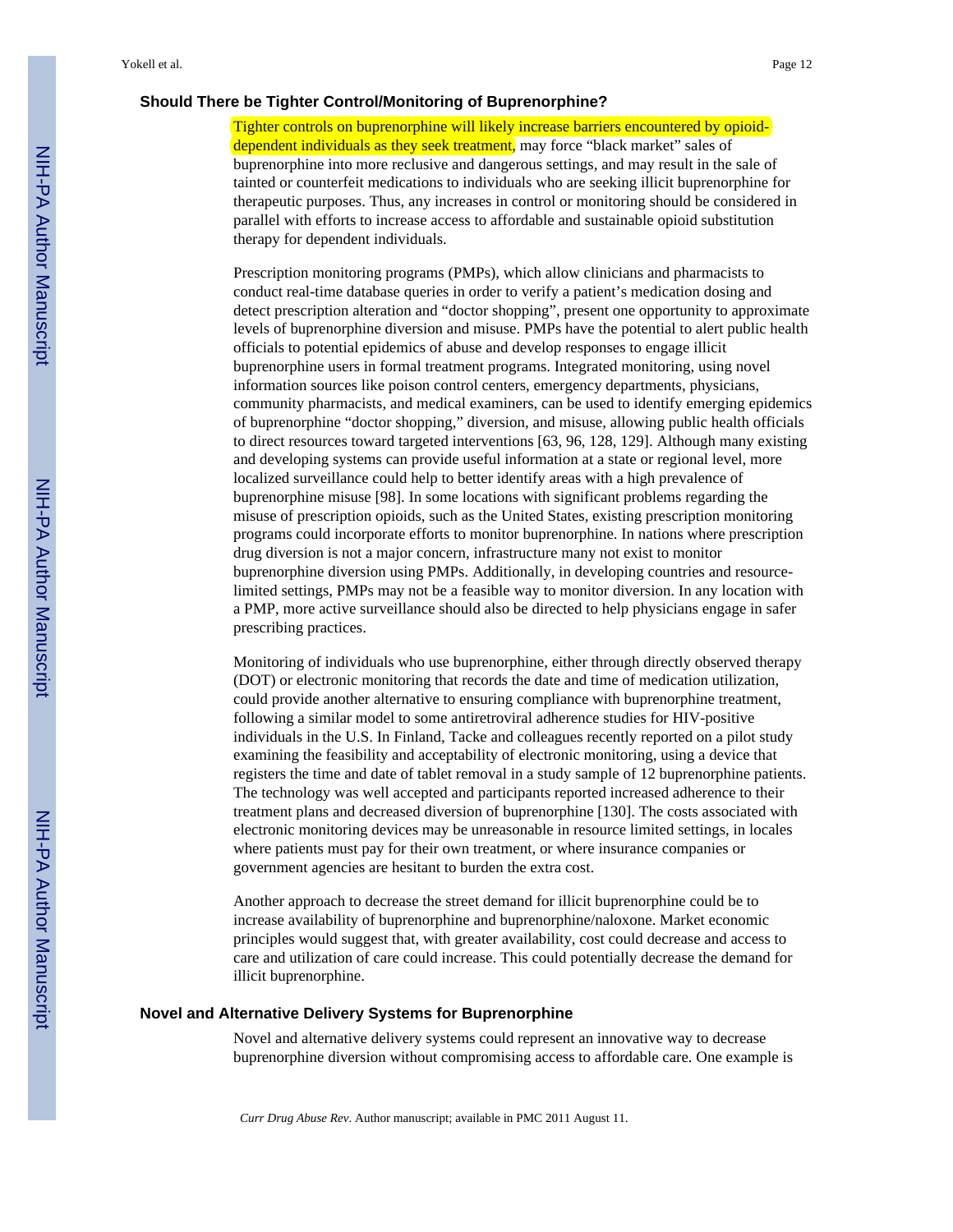alternate day dosing with sublingual buprenorphine, which was shown to be clinically effective, feasible, and acceptable to patients over the past two decades [131–133]. In situations where health care professionals directly observe patient dosing with buprenorphine, alternate day dosing has the potential to allow patients to make fewer trips to the dosing location and requires less contact time for health care professionals. Also, in locations where diversion of buprenorphine take-home doses is an issue, alternate day dosing at a medical facility could help to curtail diversion.

Clinical trials with Probuphine®, which utilizes sustained release technology in a hard-toextract subdermal implant, have shown steady blood levels of buprenorphine for at least six months and little evidence of withdrawal [134]. Anecdotal evidence from trial participants also indicates a preference for the subdermal product because of its lack of opioid effect and absence of withdrawal symptoms [134]. Larger trials will be required before this product can be utilized on a widespread basis.

Although many people who use buprenorphine therapeutically consume the medication sublingually, it has been noted that IDUs who inject buprenorphine to alleviate withdrawal symptoms may experience the same level of improvement as those who take it sublingually [87]. In their 2008 manuscript, Aitken *et al*. suggest that an injectable form of buprenorphine could be developed and prescribed by physicians for use in a community setting [87]. Further examination of the diversion potential, patient acceptability, clinical efficacy, and physician opinion of an injectable form of buprenorphine would be necessary before such an option could be offered to opioid-dependent IDUs.

Transdermal buprenorphine has also been studied, and could be utilized during acute detoxification. Recent studies have shown that transdermal buprenorphine is safe, welltolerated, and clinically effective for heroin detoxification, suggesting that a 7-day application of transdermal buprenorphine may be an effective mode of opioid detoxification [135, 136].

The introduction of buprenorphine/naloxone combination product to areas that are currently experiencing buprenorphine monoproduct diversion could reduce levels of diversion, although this approach has not been validated by field experience [55]. The naloxone component of buprenorphine/naloxone, which should precipitate withdrawal if injected by opioid-dependent individuals [22–25], could result in lower levels of abuse and a lower street value than buprenorphine monoproduct. In locations that do not currently allow the use buprenorphine or buprenorphine/naloxone, initial introduction of buprenorphine/ naloxone may result in lower levels of abuse than what might be expected with the sole introduction of buprenorphine monoproduct. In such areas, initial negative experiences with the misuse of buprenorphine/naloxone may result in a low desirability and demand for illicit buprenorphine and/or buprenorphine/naloxone.

Additionally, Reckitt-Benckiser, the manufacturer of brand name Suboxone<sup>®</sup> and Subutex<sup>®</sup>, recently received approval to market Suboxone® film in the United States [137]. New research examining buprenorphine diversion should consider the abuse potential of this form of buprenorphine.

## **AREAS FOR FURTHER RESEARCH**

Research is still needed to understand the motivating factors for the diversion, abuse, and non-medically supervised use of buprenorphine, particularly in a context that is consistent with the medication's therapeutic purpose. Novel, longitudinal research is also needed to understand the long-term implications of illicit buprenorphine use, including but not limited to its effects on HIV-risk behavior and treatment seeking behavior for opioid dependence.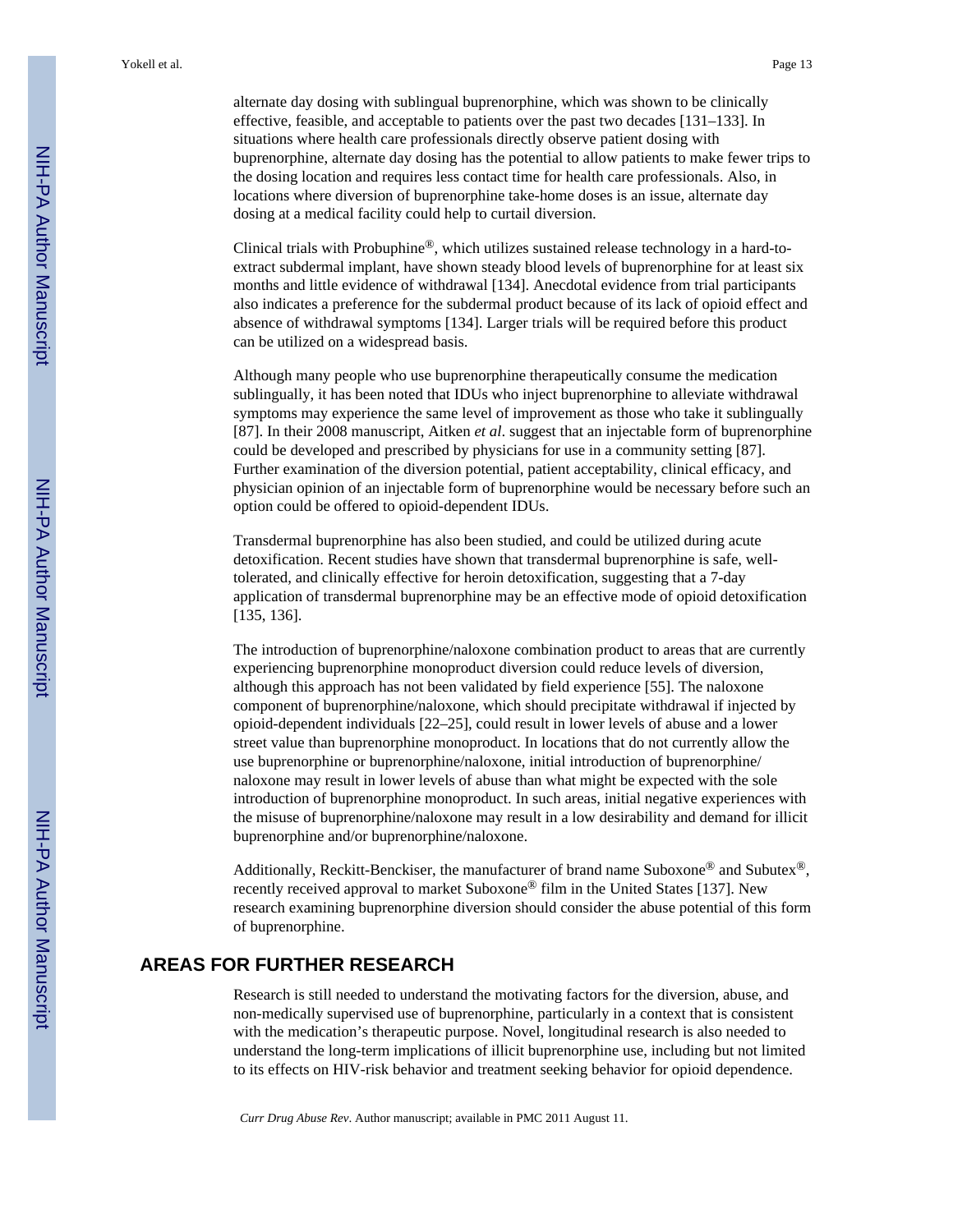Future clinical investigations could also examine the feasibility and efficacy of intermittently prescribed buprenorphine for individuals who are interested in abstaining from illicit opioid use but who are unwilling or unable to enter formal treatment. More clinical research is needed to understand the efficacy, capabilities, and safety and diversion concerns of novel forms of buprenorphine, including subdermal and transdermal patches and implants and Suboxone film.

Also, more data are needed to understand the involvement of buprenorphine in overdose events (particularly when used concomitantly with other substances), to assess other adverse consequences, and to describe specifics as to why individuals inject buprenorphine, including the role of injection buprenorphine in the drug use profiles of polydrug users. Complications arising from injection buprenorphine use should be further investigated to determine whether complications are unique to buprenorphine, a result of poly-drug use, or are simply complications that can be expected of any injection drug use.

Countries that limit the number of patients per provider, such as the United States, should critically examine these limits and assess their influence on provider availability and clinical efficacy—expanding the number of patients allowed under these limits or removing them entirely may provide enhanced access to buprenorphine treatment.

Additionally, countries currently offering directly observed therapy (DOT) buprenorphine could examine the possibility of a transition to buprenorphine/naloxone, which may allow for expanded access, take-home dosing, and/or a lower level of abuse potential. Finally, future research could also examine the potential impact of over-the-counter sale of buprenorphine or buprenorphine/naloxone, especially in locations where access to prescribers is limited. More quantitative, qualitative, and ethnographic research and data are needed on an international level to understand all of these issues.

## **CONCLUSIONS**

Opioid abuse and dependency exert an important and pressing social, economic, and biomedical toll throughout the world. Opioid substitution therapy has been proven to reduce illicit opioid use, lower rates of arrest and recidivism, decrease rates of disease transmission, and increase treatment compliance for co-occurring morbidities [15, 138–140]. Buprenorphine (Subutex<sup>®</sup> or generic) and buprenorphine/naloxone (Suboxone<sup>®</sup>) are clinically safe and effective for the treatment of opioid dependency [13, 25, 36, 94, 138, 141]. Buprenorphine's safety profile, ceiling effect at high doses, ability to be coformulated with naloxone to limit injection abuse, and lower abuse potential compared to full opioid agonists make it a suitable medication for office-based treatment of opioid dependency.

Wherever there is access to any medication with abuse potential, diversion is likely to follow, making it unsurprising that buprenorphine diversion has been documented. In the face of documented diversion, it is important to remember that buprenorphine is a clinically effective and safe medication for the treatment of opioid dependence, with considerably lower risk potential than other opioids.

Ultimately, introduction of buprenorphine to over 40 countries throughout the world has increased access to an essential medication and helped hundreds of thousands of individuals regain stability in their lives and avert negative health consequences associated with opioid abuse and injection. These benefits—whether achieved through access to a legitimate prescription or through the therapeutic use of diverted buprenorphine on the street—should be considered, such that any attempt to limit the diversion and illicit use of buprenorphine does not result in a concomitant decrease in the accessibility of this potentially life saving medicine. Extensive efforts should be made to ensure adequate accessibility to affordable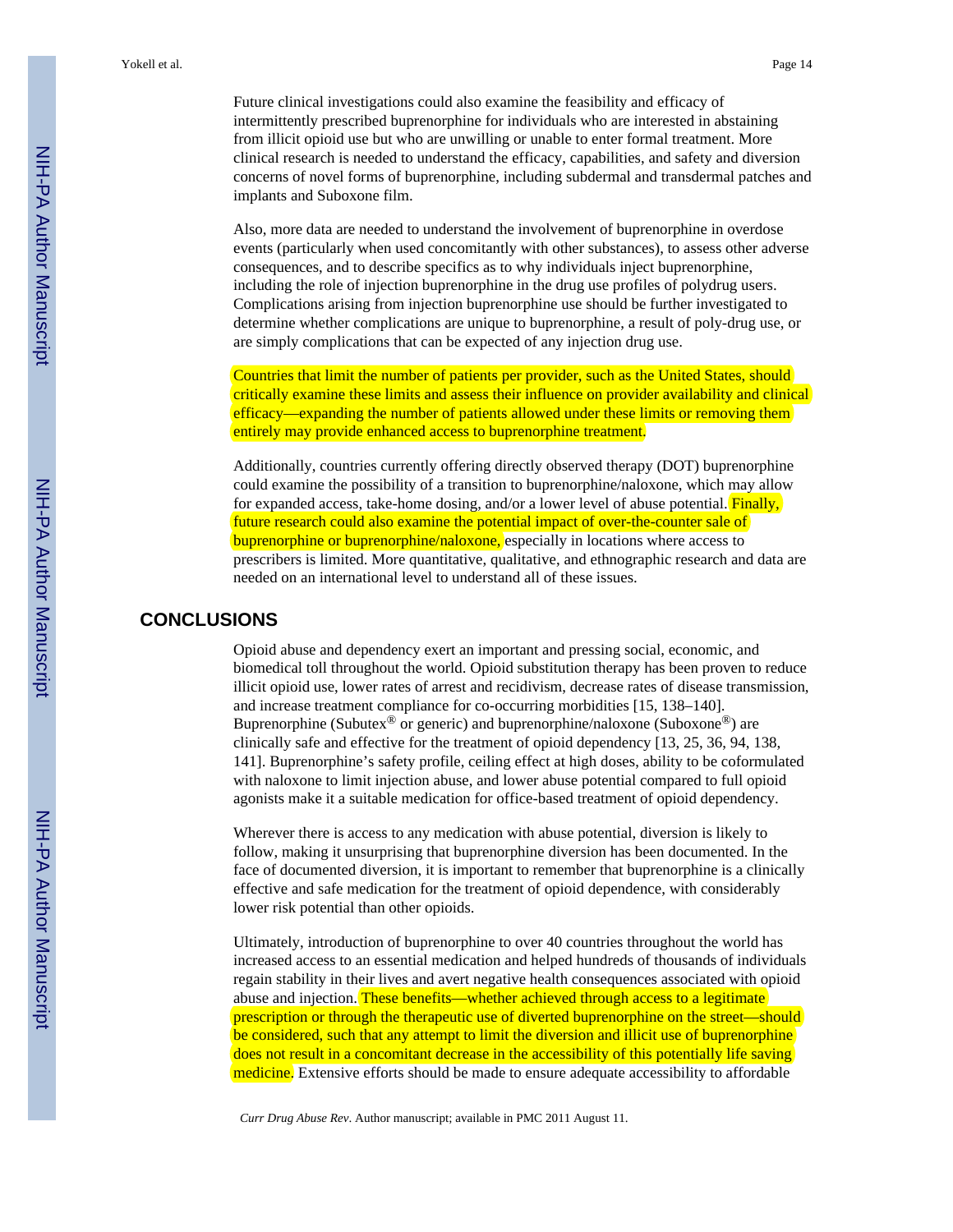buprenorphine programs as an option for all individuals with opioid dependence and to engage individuals who are currently self-treating opioid dependence with diverted buprenorphine in formal treatment programs with proper medical and psychosocial support.

## **DEFINITIONS**

In this document, the term "non-medically supervised use" refers to use that approximates reasonable clinical use (sublingual administration). In contrast, the terms "misuse" and "abuse" refer to the use of buprenorphine, either alone or in combination with other drugs, to attain euphoria or "get high," and also refer to instances of buprenorphine use in a dangerous manner (for example, by intravenous administration). "Diversion" refers to the act of redirecting buprenorphine or buprenorphine/naloxone from legitimate sources to illegitimate or illegal ones. The term "buprenorphine" refers to the buprenorphine mono-product (Subutex<sup>®</sup>), whereas "buprenorphine/naloxone" refers to the coformulated product (Suboxone<sup>®</sup>). Suboxone<sup>®</sup> is coformulated in a 4:1 ratio of buprenorphine to naloxone, and is available in  $2mg/0.5mg$  and  $8mg/2mg$  doses. Subutex<sup>®</sup> is generally available in 0.4mg,  $2mg$ , and 8mg doses.

Although buprenorphine diversion, abuse, misuse, and non-medically supervised use have been examined in the current literature, manuscripts on this topic rarely explicitly define these terms.

## **Acknowledgments**

This research was supported by grant P30-AI-42853 from the National Institutes of Health, Center for AIDS Research (NIH/CFAR), P30DA013868 from the Center for Drug Abuse and AIDS Research (NIH/CDAAR), R21CE001846-01 from the Centers for Disease Control and Prevention, National Center for Injury Prevention and Control (CDC/NCIPC), and K24DA022112 from the National Institutes of Health, National Institute on Drug Abuse (NIH/NIDA). The content of this manuscript is solely the responsibility of the authors and does not necessarily represent the official views of NIH, NIDA, CDAAR, CFAR, CDC, or NCIPC. The authors wish to thank the reviewers for their insightful comments and thoughts on this manuscript.

## **ABBREVIATIONS**

| <b>DATA 2000</b> | United States Drug Abuse Treatment Act of 2000                          |  |  |
|------------------|-------------------------------------------------------------------------|--|--|
| <b>DOT</b>       | Directly observed therapy                                               |  |  |
| <b>IDU</b>       | Injection drug user                                                     |  |  |
| <b>OBT</b>       | Office-based treatment                                                  |  |  |
| <b>PMP</b>       | Prescription monitoring program                                         |  |  |
| <b>SAMHSA</b>    | United States Substance Abuse and Mental Health Services Administration |  |  |
| <b>SEP</b>       | Syringe exchange program                                                |  |  |
| U.S.             | <b>United States</b>                                                    |  |  |
| <b>UNAIDS</b>    | United Nations Joint Program on HIV/AIDS                                |  |  |
| <b>WHO</b>       | World Health Organization                                               |  |  |

#### **References**

1. Degenhardt L, Hall W, Warner-Smith M. Using cohort studies to estimate mortality among injecting drug users that is not attributable to AIDS. Sex Transm Infect. 2006; 82(Suppl 3):iii56–63. [PubMed: 16735295]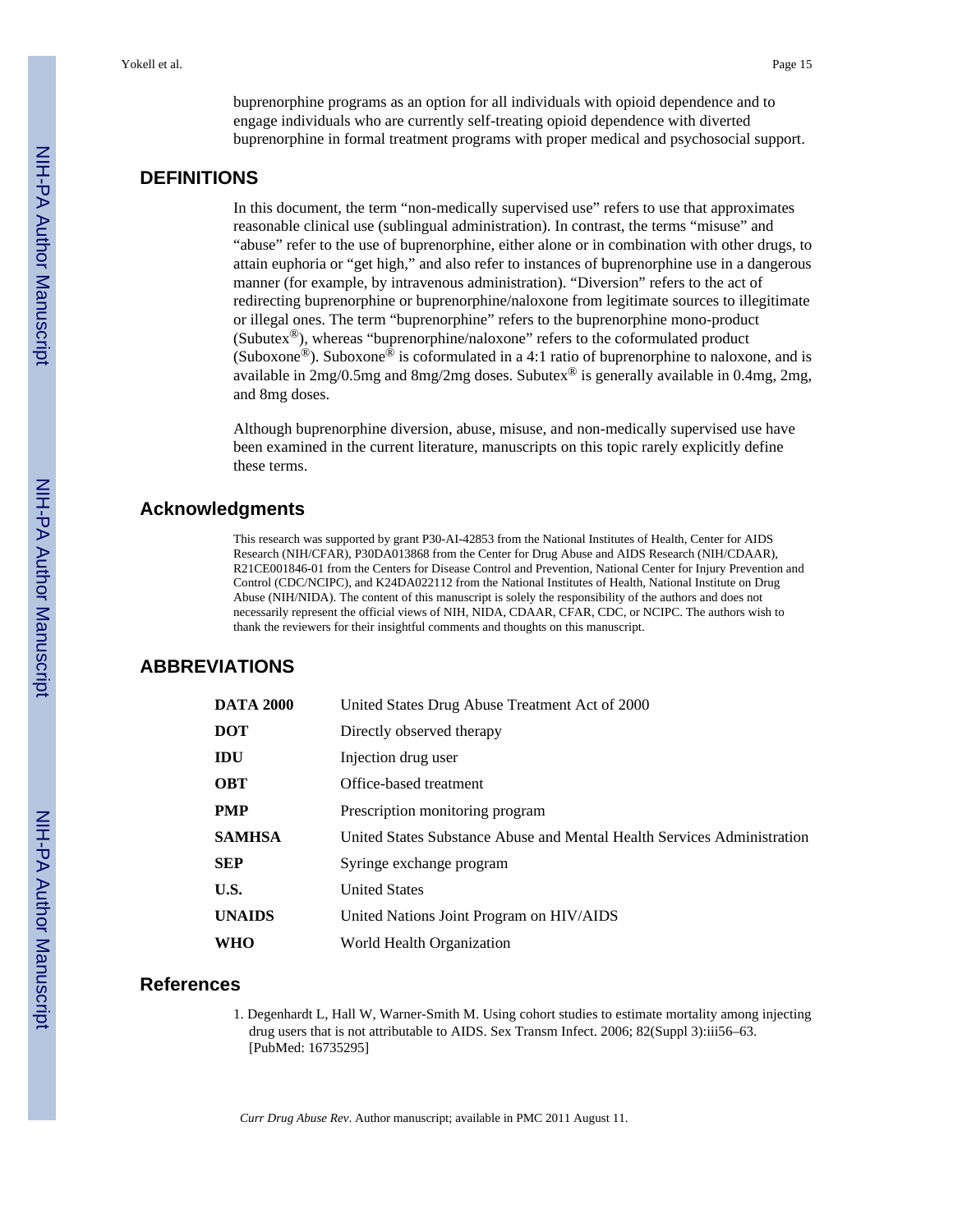- 2. Strassels SA. Economic burden of prescription opioid misuse and abuse. J Managed Care Pharm. 2009; 15(7):1–7.
- 3. United Nations Office on Drugs and Crime. World Drug Report. 2007.
- 4. World Health Organization. WHO Drug Information. Vol. 19. 2005. p. 72
- 5. World Health Organization, Office on Drugs and Crime. Drug Report. 2007.
- 6. World Health Organization; UNAIDS Joint Program on HIV/AIDS. Consensus Statement of the Reference Group to the United Nations on HIV and Injecting Drug Use WHO. 2010; 2010:1–152.
- 7. World Health Organization. Guidelines for the Psychosocially Assisted Pharmacological Treatment of Opioid Dependence. WHO; 2009. p. 1-134.
- 8. Gebo KA, Diener-West M, Moore RD. Hospitalization rates differ by hepatitis C satus in an urban HIV cohort. J Acquir Immune Defic Syndr. 2003; 34(2):165–73. [PubMed: 14526205]
- 9. Ho R, Ho E, Mak A. Cutaneous complications among i.v. buprenorphine users. J Dermatol. 2009; 36(1):22–9. [PubMed: 19207433]
- 10. Sande, M.; Volberding, P. The Medical Management of AIDS. Philadelphia: WB Saunders; 1999.
- 11. Volkow ND, Li TK. Drug addiction: the neurobiology of behaviour gone awry. Nat Rev Neurosci. 2004; 5(12):963–70. [PubMed: 15550951]
- 12. Dole V, Nyswander M. A Medical Treatment for Diacetlymorphine (Heroin) Addiction. JAMA. 1965; 193(8):80–4.
- 13. Physicians' Desk Reference 2009. 63. Montvale, NJ: Physicians' Desk Reference; 2009.
- 14. Mattick RP, Breen C, Kimber J, Davoli J. Methadone maintenance therapy versus no opioid replacement therapy for opioid dependence. Cochrane Database Syst Rev. 2009; 3:1–17.
- 15. Mattick RP, Ali R, White J, O'Brien S, Wolk S, Danz C. Buprenorphine versus methadone maintenance therapy: a randomized double-blind trial with 405 opioid-dependent patients. Addiction. 2003; 98(4):441–52. [PubMed: 12653814]
- 16. Mattick RP, Kimber J, Breen C, Davoli M. Buprenorphine maintenance versus placebo or methadone maintenance for opioid dependence. Cochrane Database Syst Rev. 2008; 2:1–51.
- 17. Marsch LA. The efficacy of methadone maintenance interventions in reducing illicit opiate use, HIV risk behavior and criminality: a meta-analysis. Addiction. 1998; 93(4):515–32. [PubMed: 9684390]
- 18. National Institutes of Health. Interventions to Prevent HIV Risk Behaviors. Consensus Development Conference Statement. 1997; 15(2):1–41.
- 19. Gowing LR, Farrell M, Bornemann R, Sullivan L, Ali R. Brief report: Methadone treatment of injecting opioid users for prevention of HIV infection. J Gen Intern Med. 2006; 21(2):193–5. [PubMed: 16336624]
- 20. Walsh SL, Preston K, Stitzer M, Cone E, Bigelow G. Clinical pharmacology of buprenorphine: ceiling effects at high doses. Clin Pharmacol Ther. 1994; 55(5):569–80. [PubMed: 8181201]
- 21. Fiellin DA, Rosenheck RA, Kosten TR. Office-based treatment for opioid dependence: reaching new patient populations. Am J Psychiatry. 2001; 158(8):1200–4. [PubMed: 11481150]
- 22. Elkader A, Sproule B. Buprenorphine: clinical pharmacokinetics in the treatment of opioid dependence. Clin Pharmacokinet. 2005; 44(7):661–80. [PubMed: 15966752]
- 23. Fiellin DA, Friedland GH, Gourevitch MN. Opioid dependence: rationale for and efficacy of existing and new treatments. Clin Infect Dis. 2006; 43 (Suppl 4):S173–7. [PubMed: 17109303]
- 24. Harris DS, Jones RT, Welm S, Upton RA, Lin E, Mendelson J. Buprenorphine and naloxone coadministration in opiate-dependent patients stabilized on sublingual buprenorphine. Drug Alcohol Depend. 2000; 61(1):85–94. [PubMed: 11064186]
- 25. Mendelson J, Jones RT. Clinical and pharmacological evaluation of buprenorphine and naloxone combinations: why the 4:1 ratio for treatment? Drug Alcohol Depend. 2003; 70 (2 Suppl):S29–37. [PubMed: 12738348]
- 26. Rolly G, Versichelen L. Buprenorphine as postoperative analgesic. Acta Anaesthesiologica Belgica. 1976; 3:183–6. [PubMed: 801582]
- 27. Adriaensen H, Van De Walle J. Clinical use of buprenorphine in chronic administration. Acta Anaesthesiologica Belgica. 1976; 3:1–5.
- 28. Harper I. Tamgesic Abuse. New Zealand Med J. 1983; 96(741):777. [PubMed: 6578447]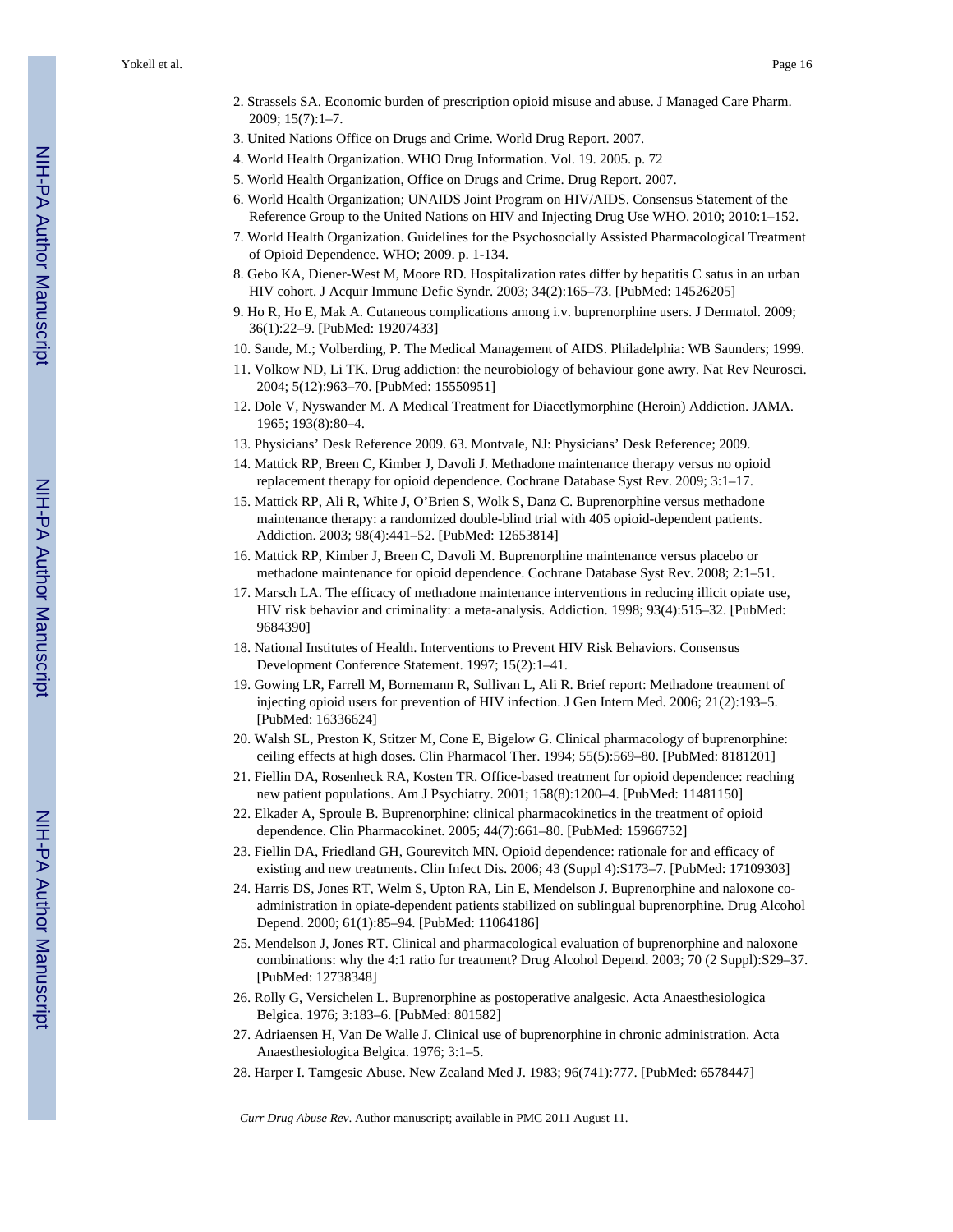- 29. Strang J. Abuse of buprenorphine. Lancet. 1985; 2(8457):725. [PubMed: 2863704]
- 30. Bourin, M.; Zhiji, C.; DeLima, L. WHO Expert Committee on Drug Dependence: Thirty-third Report. WHO; 2003. p. 1-31.
- 31. Auriacombe M, Fatseas M, Dubernet J, Daulouede JP, Tignol J. French field experience with buprenorphine. Am J Addict. 2004; 13 (Suppl 1):S17–28. [PubMed: 15204673]
- 32. Mello NK, Mendelson JH. Buprenorphine suppresses heroin use by heroin addicts. Science. 1980; 207 (4431):657–9. [PubMed: 7352279]
- 33. Schuman-Olivier Z, Albanese M, Nelson SE, et al. Self-treatment: illicit buprenorphine use by opioid-dependent treatment seekers. J Subst Abuse Treat. 2010; 39(1):41–50. [PubMed: 20434868]
- 34. United States National Institutes of Health; National Institute on Drug Abuse (NIH/NIDA). Buprenorphine: an alternative treatment for opioid dependence. In: Blaine, J., editor. NIDA Research Monograph Series. 1992.
- 35. Johnson RE, Jaffe JH, Fudala PJ. A controlled trial of buprenorphine treatment for opioid dependence. JAMA. 1992; 267(20):2750–5. [PubMed: 1578593]
- 36. Gibson AE, Doran CM, Bell JR, Ryan A, Lintzeris N. A comparison of buprenorphine treatment in clinic and primary care settings: a randomised trial. Med J Aust. 2003; 179(1):38–42. [PubMed: 12831383]
- 37. Amass L, Ling W, Freese TE, et al. Bringing buprenorphinen-aloxone detoxification to community treatment providers: the NIDA Clinical Trials Network field experience. Am J Addict. 2004; 13 (Suppl 1):S42–66. [PubMed: 15204675]
- 38. Fiellin DA, O'Connor PG. Clinical practice: Office-based treatment of opioid-dependent patients. N Engl J Med. 2002; 347(11):817–23. [PubMed: 12226153]
- 39. Bridge TP, Fudala PJ, Hebert S, Leiderman DB. Safety and health policy considerations related to the use of buprenorphine/naloxone as an office-based treatment for opiate dependence. Drug Alcohol Depend. 2003; 70 (2 Suppl):S79–85. [PubMed: 12738352]
- 40. Mendelson J, Jones RT, Fernandez I, Welm S, Melby AK, Baggott MJ. Buprenorphine and naloxone interactions in opiate-dependent volunteers. Clin Pharmacol Ther. 1996; 60(1):105–14. [PubMed: 8689806]
- 41. Walsh SL, Eissenberg T. The clinical pharmacology of buprenorphine: extrapolating from the laboratory to the clinic. Drug Alcohol Depend. 2003; 70 (2 Suppl):S13–27. [PubMed: 12738347]
- 42. Duke AN, Correia CJ, Walsh SL, Bigelow GE, Strain EC. Acute effects of intramuscular and sublingual buprenorphine and buprenorphine/naloxone in non-dependent opioid abusers. Psychopharmacology (Berl). 2010; 211(3):303–12. [PubMed: 20577717]
- 43. Karlsson M, Berggren AC. Efficacy and safety of low-dose transdermal buprenorphine patches (5, 10, and 20 microg/h) versus prolonged-release tramadol tablets (75, 100, 150, and 200 mg) in patients with chronic osteoarthritis pain: a 12-week, randomized, open-label, controlled, parallelgroup noninferiority study. Clin Ther. 2009; 31(3):503–13. [PubMed: 19393841]
- 44. Gordon A, Callaghan D, Spink D, et al. Buprenorphine transdermal system in adults with chronic low back pain: a randomized, double-blind, placebo-controlled crossover study, followed by an open-label extension phase. Clin Ther. 2010; 32(5):844–60. [PubMed: 20685494]
- 45. Malinoff HL, Barkin RL, Wilson G. Sublingual buprenorphine is effective in the treatment of chronic pain syndrome. Am J Ther. 2005; 12(5):379–84. [PubMed: 16148422]
- 46. James IGV, O'Brien CM, McDonald CJ. A randomized, double-blind, double-dummy comparison of the efficacy and tolerability of low-dose transdermal buprenorphine (BuTrans seven-day patches) with buprenorphine sublingual tablets (Temgesic) in patients with osteoarthritis pain. J Pain Symptom Manage. 2010; 40(2):266–78. [PubMed: 20541900]
- 47. Kress HG. Clinical update on the pharmacology, efficacy and safety of transdermal buprenorphine. Eur J Pain. 2009; 13(3):219–30. [PubMed: 18567516]
- 48. Buprenorphine [webpage on the Internet]. United States Substance Abuse and Mental Health Services Administration (SAMHSA): Center for Substance Abuse Treatment (CSAT); [update 2010; cited 2010 October]; Available from: <http://buprenorphine.samsha.gov>
- 49. Carrieri MP, Amass L, Lucas GM, Vlahov D, Wodak A, Woody GE. Buprenorphine use: the international experience. Clin Infect Dis. 2006; 43 (Suppl 4):S197–215. [PubMed: 17109307]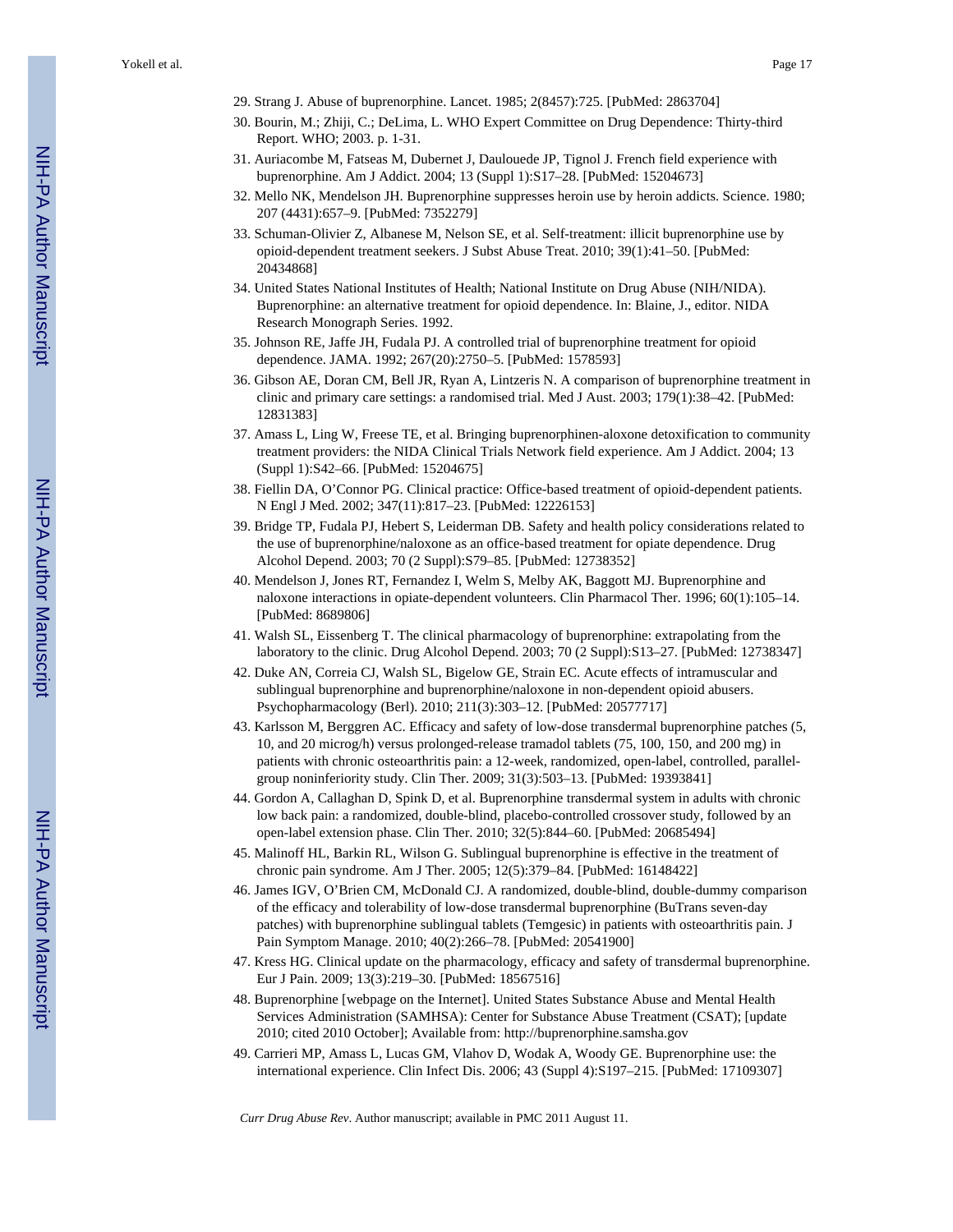- 50. Winstock AR, Lea T. Diversion and Injection of Methadone and Buprenorphine Among Clients in Public Opioid Treatment Clinics in New South Wales, Australia. Subst Use Misuse. 2010; 45(1– 2):240–52. [PubMed: 20025451]
- 51. New South Wales Department of Health. Opioid Treatment Program: Clinical Guidelines for methadone and buprenorphine treatment. Sydney, Australia: 2006. p. 183
- 52. Lintzeris N. Australian National Clinical Guidelines and Procedures for the use of buprenorphine in the maintenance treatment of opioid dependence. Australian Government: National Drug Strategy. 2006:1–82.
- 53. Basu D, Mattoo SK, Malhorta A, Gupta N, Malhorta R. A longitudinal study of male buprenorphine addicts attending an addiction clinic in India. Addiction. 2000; 95(9):1363–72. [PubMed: 11048355]
- 54. Kumar MS, Natale R, Langkham B, Sharma C, Kabi R, Mortimore G. Opioid substitution treatment with sublingual buprenorphine in Manipur and Nagaland in Northeast India: what has been established needs to be continued and expanded. Harm Reduct J. 2009; 6:4. [PubMed: 19243636]
- 55. Bruce RD, Govindasamy S, Sylla L, Kamarulzaman A, Altice FL. Lack of reduction in buprenorphine injection after introduction of co-formulated buprenorphine/naloxone to the Malaysian market. Am J Drug Alcohol Abuse. 2009; 35(2):68–72. [PubMed: 19212931]
- 56. Jasinski DR, Pevnick JS, Griffith JD. Human pharmacology and abuse potential of the analgesic buprenorphine: a potential agent for treating narcotic addiction. Arch Gen Psychiatry. 1978; 35(4): 501–16. [PubMed: 215096]
- 57. Pickworth WB, Johnson RE, Holicky BA, Cone EJ. Subjective and physiologic effects of intravenous buprenorphine in humans. Clin Pharmacol Ther. 1993; 53(5):570–6. [PubMed: 8491067]
- 58. Comer SD, Collins ED. Self-administration of intravenous buprenorphine and the buprenorphine/ naloxone combination by recently detoxified heroin abusers. J Pharmacol Exp Ther. 2002; 303(2): 695–703. [PubMed: 12388653]
- 59. Comer SD, Collins ED, Fischman MW. Intravenous buprenorphine self-administration by detoxified heroin abusers. J Pharmacol Exp Ther. 2002; 301(1):266–76. [PubMed: 11907183]
- 60. Comer SD, Sullivan MA, Walker EA. Comparison of intravenous buprenorphine and methadone self-administration by recently detoxified heroin-dependent individuals. J Pharmacol Exp Ther. 2005; 315(3):1320–30. [PubMed: 16144974]
- 61. Bedi N, Ray R, Jain R, Dhar N. Abuse Liability of buprenorphine--a study among experienced drug users. Indian J Physiol Pharmacol. 1998; 42(1):95–100. [PubMed: 9513799]
- 62. Sigmon SC, Moody DE, Nuwsayer ES, Bigelow GE. An injection depot formulation of buprenorphine: extended bio-delivery and effects. Addiction. 2006; 101(3):420–32. [PubMed: 16499515]
- 63. Baumevieille M, Haramburu F, Bégaud B. Abuse of prescription medicines in southwestern France. Ann Pharmacother. 1997; 31(7–8):847–50. [PubMed: 9220042]
- 64. Vicknasingam B, Mazlan M, Schottenfeld R, Chawarski M. Injection of buprenorphine and buprenorphine/naloxone tablets in Malaysia. Drug Alcohol Depend. 2010; 6 [In Press].
- 65. Strain EC, Walsh SL, Preston KL, Liebson IA, Bigelow GE. The effects of buprenorphine in buprenorphine-maintained volunteers. Psychopharmacology (Berl). 1997; 129(4):329–38. [PubMed: 9085402]
- 66. Wesson DR, Smith DE. Buprenorphine in the treatment of opiate dependence. J Psychoactive Drugs. 2010; 42(2):161–75. [PubMed: 20648912]
- 67. Collins GB, McAllister MS. Buprenorphine maintenance: a new treatment for opioid dependence. Cleve Clin J Med. 2007; 74(7):514–20. [PubMed: 17682629]
- 68. Bickel WK, Stitzer ML, Bigelow GE, Liebson IA, Jasinski DR, Johnson RE. Buprenorphine: doserelated blockade of opioid challenge effects in opioid dependent humans. J Pharmacol Exp Ther. 1988; 247(1):47–53. [PubMed: 2459370]
- 69. Comer SD, Sullivan M, Whittington RA, Vosberg S, Kowalczyk WJ. Abuse liability of prescription opioids compared to heroin in morphine-maintained heroin abusers. Neuropsychopharmacology. 2008; 33(5):1179–91. [PubMed: 17581533]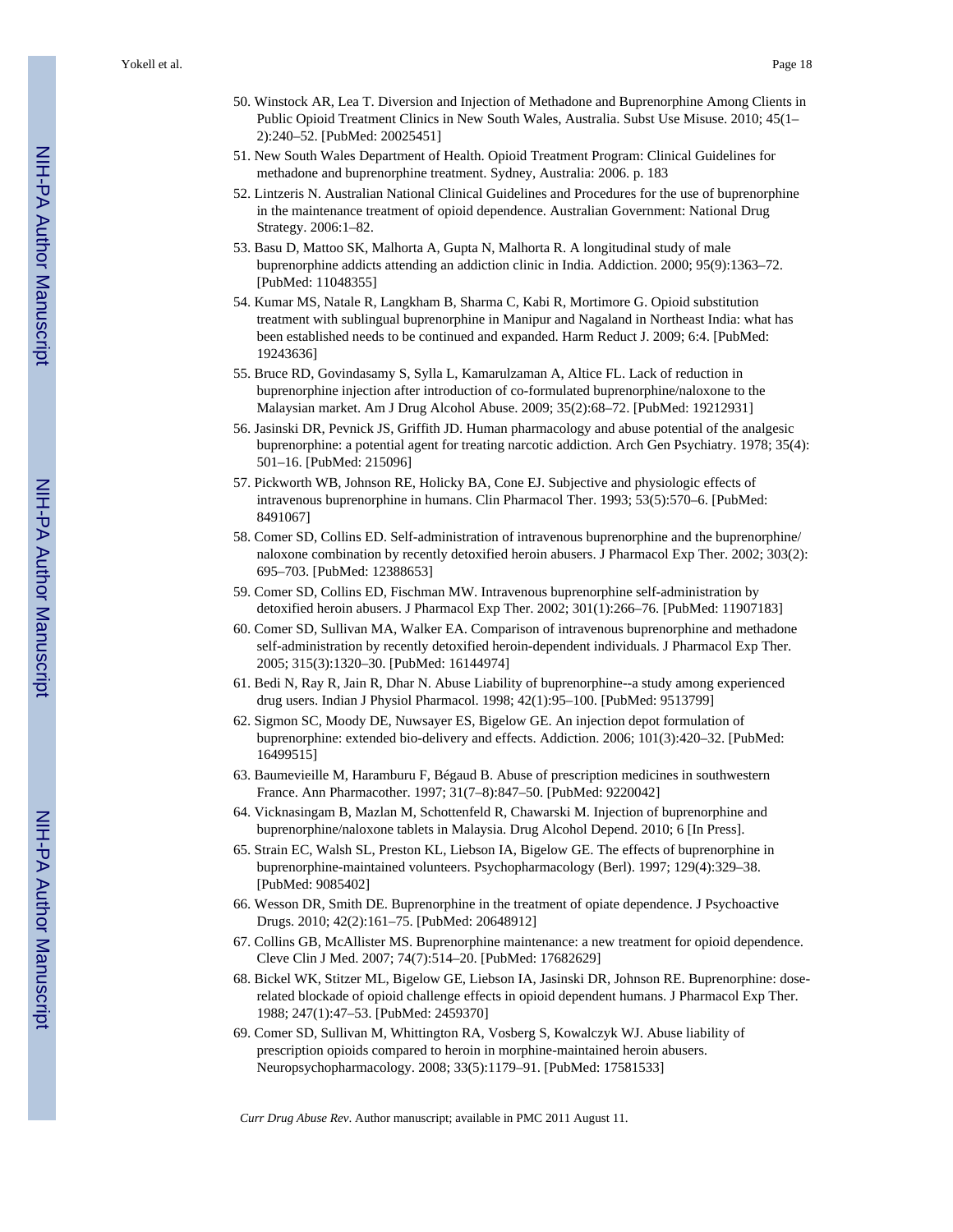- 70. Moatti JP, Vlahov D, Feroni I, Perrin V, Odabia Y. Multiple access to sterile syringes for injection drug users: vending machines, needle exchange programs and legal pharmacy sales in Marseille, France. Eur Addict Res. 2001; 7(1):40–5. [PubMed: 11316925]
- 71. Bouchez J, Vignau J. The French experience--the pharmacist, general practitioner and patient perspective. Eur Addict Res. 1998; 4 (Suppl 1):19–23. [PubMed: 9767202]
- 72. Boeuf O, Lapeyre-Mestre M. French Network of Centers for Evaluation and Information Pharmacodependence (CEIP). Survey of forged prescriptions to investigate risk of psychoactive medications abuse in France: results of OSIAP survey. Drug Saf. 2007; 30(3):265–76. [PubMed: 17343432]
- 73. Lapeyre-Mestre M, Damase-Michel C, Adams P, Michaud P, Montastruc JL. Falsified or forged medical prescriptions as an indicator of pharmacodependence: a pilot study. Community pharmacists of the Midi-Pyrénées. Eur J Clin Pharmacol. 1997; 52(1):37–9. [PubMed: 9143865]
- 74. Obadia Y, Perrin V, Feroni I, Vlahov D, Moatti JP. Injecting misuse of buprenorphine among French drug users. Addiction. 2001; 96(2):267–72. [PubMed: 11182872]
- 75. Roux P, Villes V, Bry D, et al. Buprenorphine sniffing as a response to inadequate care in substituted patients: results from the Subazur survey in south-eastern France. Addictive Behaviors. 2008; 33(12):1625–9. [PubMed: 18775604]
- 76. Strang J. Abuse of buprenorphine (Temgesic) by snorting. BMJ. 1991; 302(6782):969. [PubMed: 2032057]
- 77. Aalto M, Halme J, Visapaa J, Salaspuro M. Buprenorphine Misuse in Finland. Subst Use Misuse. 2007; 42(6):1027–8. [PubMed: 17613961]
- 78. Finland (Overview) [webpage on the Internet]. European Monitoring Centre for Drugs and Drug Addiction; [updated 2010; cited 2010 October]; Available from:<http://www.emcdda.europa.eu>
- 79. Alho H, Sinclair D, Vuori E, Holopainen A. Abuse liability of buprenorphine-naloxone tablets in untreated IV drug users. Drug Alcohol Depend. 2007; 88(1):75–8. [PubMed: 17055191]
- 80. Hakansson A, Medvedeo A, Andersson M, Berglund M. Buprenorphine misuse among heroin and amphetamine users in Malmo, Sweden: purpose of misuse and route of administration. Eur Addict Res. 2007; 13(4):207–15. [PubMed: 17851242]
- 81. Lavelle TL, Hammersley R, Forsyth A. The use of buprenorphine and temazepam by drug injectors. J Addict Dis. 1991; 10(3):5–14. [PubMed: 1932153]
- 82. Sakol MS, Stark C, Sykes R. Buprenorphine and temazepam abuse by drug takers in Glasgow--an increase. Br J Addict. 1989; 84(4):439–41. [PubMed: 2566343]
- 83. Mounteney J, Haugland S. Earlier warning: a multi-indicator approach to monitoring trends in the illicit use of medicines. Int J Drug Policy. 2009; 20(2):161–9. [PubMed: 18032012]
- 84. O'Connor JJ, Moloney E, Travers R, Campbell A. Buprenorphine abuse among opiate addicts. Br J Addict. 1988; 83(9):1085–7. [PubMed: 3265643]
- 85. San L, Torrens M, Castillo C, Porta M, de la Torre R. Consumption of buprenorphine and other drugs among heroin addicts under ambulatory treatment: results from cross-sectional studies in 1988 and 1990. Addiction. 1993; 88(10):1341–9. [PubMed: 8251871]
- 86. Horyniak D, Dietze P, Larance B, Winstock A, Degenhardt L. The prevalence and correlates of buprenorphine inhalation amongst opioid substitution treatment (OST) clients in Australia. Int J Drug Policy. 2010; 5 [Article in Press].
- 87. Aitken CK, Higgs PG, Hellard ME. Buprenorphine injection in Melbourne, Australia--an update. Drug Alcohol Rev. 2008; 27(2):197–9. [PubMed: 18264882]
- 88. Jenkinson R, Clark NC, Fry CL, Dobbin M. Buprenorphine diversion and injection in Melbourne, Australia: an emerging issue? Addiction. 2005; 100(2):197–205. [PubMed: 15679749]
- 89. Winstock AR, Lea T, Jackson AP. Methods and motivations for buprenorphine diversion from public opioid substitution treatment clinics. J Addict Dis. 2009; 28(1):57–63. [PubMed: 19197596]
- 90. Winstock AR, Lea T, Sheridan J. What Is Diversion of Supervised Buprenorphine and How Common Is It? J Addict Dis. 2009; 28(3):1–11. [PubMed: 19197589]
- 91. DEA: Drugs of concern: Buprenorphine [homepage on the Internet]. United States Department of Justice, Drug Enforcement Agency (DEA); [cited 2011 January]. Available from: [http://www.deadiversion.usdoj.gov/drugs\\_concern/buprenorphine.htm](http://www.deadiversion.usdoj.gov/drugs_concern/buprenorphine.htm)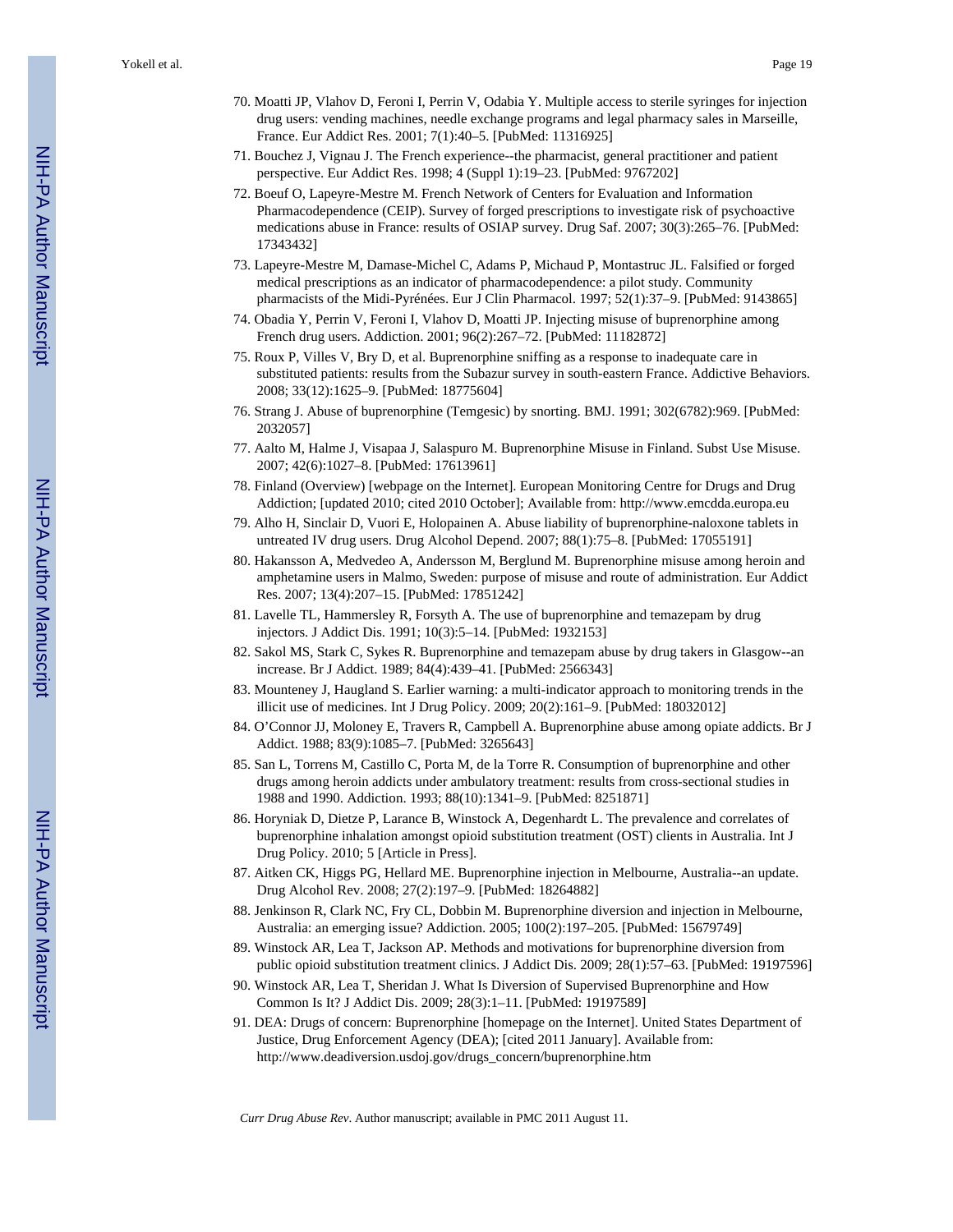- 92. Fudala PJ, Bridge TP, Hebert S, et al. Office-based treatment of opiate addiction with a sublingualtablet formulation of buprenorphine and naloxone. N Engl J Med. 2003; 349(10):949–58. [PubMed: 12954743]
- 93. Reckitt Benckiser Pharmaceuticals Inc. Suboxone and Subutex: US Prescribing Information. 2006.
- 94. United States Substance Abuse and Mental Health Services Administration. Treatment Improvement Protocol 40 (TIP 40): Clinical Guidelines for the Use of Buprenorphine in the Treatment of Opioid Addiction. 2004. p. 169
- 95. Cicero TJ, Inciardi JA, Muñoz A. Trends in abuse of Oxycontin and other opioid analgesics in the United States: 2002–2004. J Pain. 2005; 6(10):662–72. [PubMed: 16202959]
- 96. Hughes AA, Bogdan GM, Dart RC. Active surveillance of abused and misused prescription opioids using poison center data: A pilot study and descriptive comparison. Clin Toxicol. 2007; 45(2):144–51.
- 97. Rosenblum A, Parrino M, Schnoll SH, et al. Prescription opioid abuse among enrollees into methadone maintenance treatment. Drug Alcohol Depend. 2007; 90(1):64–71. [PubMed: 17386981]
- 98. Schneider MF, Bailey JE, Cicero TJ, et al. Integrating nine prescription opioid analgesics and/or four signal detection systems to summarize statewide prescription drug abuse in the United States in 2007. Pharmacoepidemiol Drug Saf. 2009; 18(9):778–90. [PubMed: 19536784]
- 99. Smith MY, Bailey JE, Woody GE, Kleber HD. Abuse of buprenorphine in the United States: 2003–2005. J Addict Dis. 2007; 26(3):107–11. [PubMed: 18018814]
- 100. Monte A, Mandell T, Wilford B, Tennyson J, Boyer E. Diversion of Buprenorphine/Naloxone Coformulated Tablets in a Region with High Prescribing Prevalence. J Addict Dis. 2009; 28(3): 226–31. [PubMed: 20155591]
- 101. Bazazi AR, Yokell M, Fu J, Zaller ND, Rich JD. Illicit use of buprenorphine/naloxone among injecting and non-injecting opioid users. J Add Med. 2011 [In Press].
- 102. Mazlan M, Schottenfeld RS, Chawarski MC. New challenges and opportunities in managing substance abuse in Malaysia. Drug Alcohol Rev. 2006; 25(5):473–8. [PubMed: 16939945]
- 103. Panda S, Kumar MS, Lokabiraman S, et al. Risk factors for HIV infection in injection drug users and evidence for onward transmission of HIV to their sexual partners in Chennai, India. J Acquir Immune Defic Syndr. 2005; 39(1):9–15. [PubMed: 15851908]
- 104. Solomon SS, Desai M, Srikrishnan A, et al. The Profile of Injection Drug Users in Chennai, India: Identification of Risk Behaviours and Implications for Interventions. Subst Use Misuse. 2010; 45(3):354–67. [PubMed: 20141452]
- 105. Chatterjee A, Uprety L, Chapagain M, Kafle K. Drug abuse in Nepal: a rapid assessment study. Bull Narc. 1996; 48(1–2):11–33. [PubMed: 9839033]
- 106. Panda S, Chatterjee A, Sarkar S, et al. Injection drug use in Calcutta: a potential focus for an explosive HIV epidemic. Drug Alcohol Rev. 1997; 16(1):17–23. [PubMed: 16203407]
- 107. Chong E, Poh KK, Shen L, Yeh IB, Chai P. Infective endocarditis secondary to intravenous Subutex abuse. Singapore Med J. 2009; 50(1):34–42. [PubMed: 19224082]
- 108. Bruce RD, Govidasamy S, Sylla L, Haddad M, Kamarulzaman A, Altice FL. Case Series of Buprenorphine Injectors in Kuala Lumpur, Malaysia. Am J Drug Alcohol Abuse. 2008; 34(4): 511–7. [PubMed: 18584580]
- 109. Cone EJ, Gorodetzky CW, Yousefnejad D, Buchwald WF, Johnson RE. The metabolism and excretion of buprenorphine in humans. Drug Metab Dispos. 1984; 12(5):577–81. [PubMed: 6149907]
- 110. Mendelson J, Upton RA, Everhart ET, Jacob P, Jones RT. Bioavailability of sublingual buprenorphine. J Clin Pharmacol. 1997; 37(1):31–7. [PubMed: 9048270]
- 111. JBS International Maxwell JC. Report Submitted to SAMHSA. 2006. Diversion and Abuse of Buprenorphine: A Brief Assessment of Emerging Indicators; p. 70
- 112. Chowdhury AN, Chowdhury S. Buprenorphine abuse: report from India. Br J Addict. 1990; 85(10):1349–50. [PubMed: 2265296]
- 113. Vidal-Trecan G, Varescon I, Nabet N, Boissonnas A. Intravenous use of prescribed sublingual buprenorphine tablets by drug users receiving maintenance therapy in France. Drug Alcohol Depend. 2003; 69(2):175–81. [PubMed: 12609698]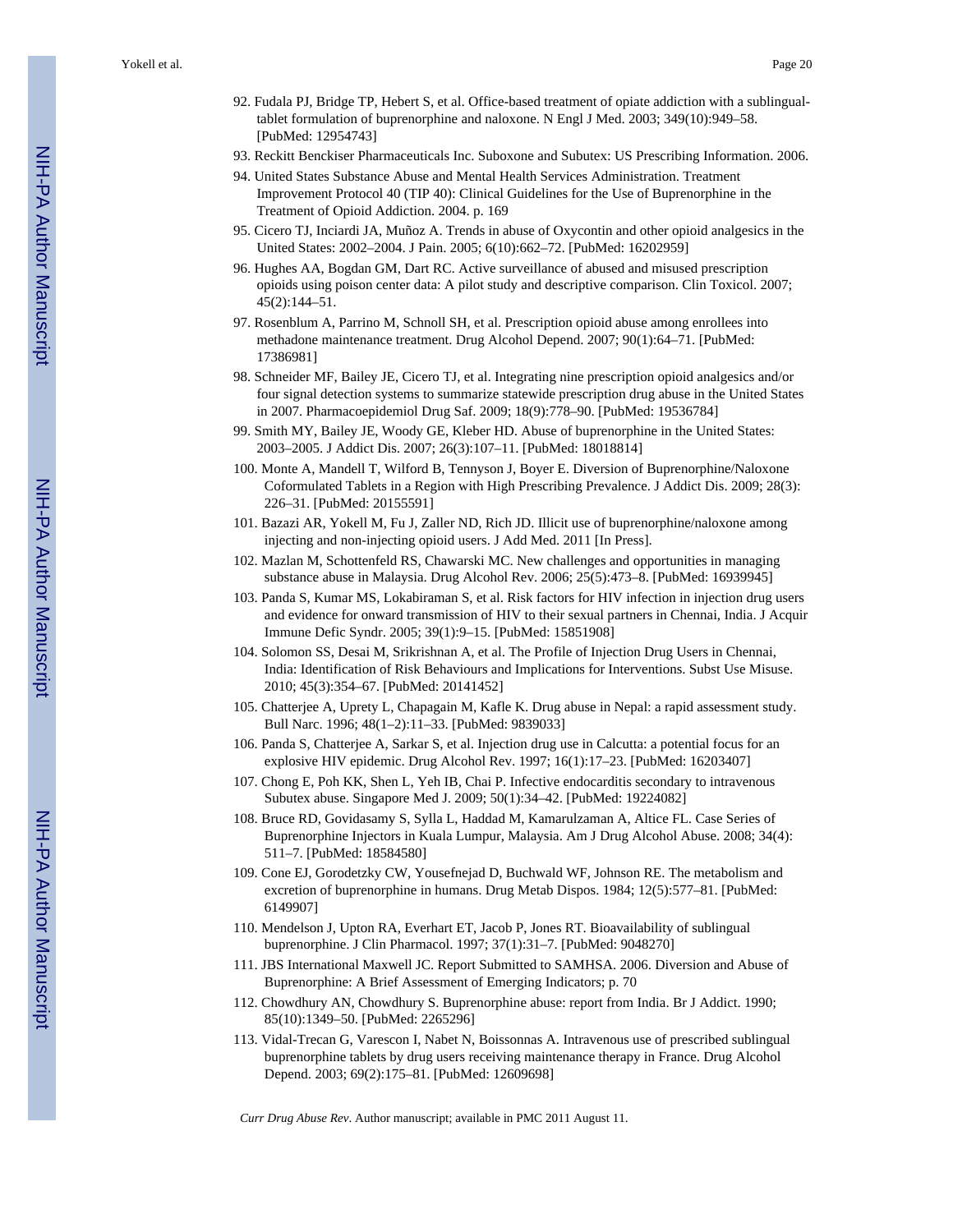- 114. Kumar M, Mudaliar S, Thyagarajan S, Kumar S, Selvanayagam A, Daniels D. Rapid assessment and response to injecting drug use in Madras, south India. Int J Drug Policy. 2000; 11(1–2):83– 98. [PubMed: 10699546]
- 115. Sullivan LE, Moore BA, Chawarski MC, et al. Buprenorphine/naloxone treatment in primary care is associated with decreased human immunodeficiency virus risk behaviors. J Subst Abuse Treat. 2008; 35(1):87–92. [PubMed: 17933486]
- 116. Otiashvili D, Zabransky T, Kirtadze I, Piralishvili G, Chavchanidze M, Miovsky M. Why do the clients of Georgian needle exchange programmes inject buprenorphine? Eur Addict Res. 2010; 16(1):1–8. [PubMed: 19887803]
- 117. Ho R, Ho E, Tan C, Mak A. Pulmonary Hypertension in First Episode Infective Endocarditis among Intravenous Buprenorphine Users: Case Report. Am J Drug Alcohol Abuse. 2009; 35(3): 199–202. [PubMed: 19462305]
- 118. Partanen TA, Vikatmaa P, Tukiainen E, Lepantelo M, Vuola J. Outcome after Injections of Crushed Tablets in Intravenous Drug Abusers in the Helsinki University Central Hospital. Eur J Vascular Endovasc Surg. 2010; 37(6):704–11.
- 119. Green, TC.; Bowman, S. Association between initiation of nonmedical use of prescription opioids and initiation of injection and heroin use in a national sample of drug users. Proceedings of the Harm Reduction Coalition Conference; 2010; Austin, TX, USA.
- 120. Johnson RE, Strain EC, Amass L. Buprenorphine: how to use it right. Drug Alcohol Depend. 2003; 70(2 Suppl):S59–77. [PubMed: 12738351]
- 121. Orman JS, Keating GM. Spotlight on buprenorphine/naloxone in the treatment of opioid dependence. CNS Drugs. 2009; 23(10):899–902. [PubMed: 19739698]
- 122. Robinson SE. Buprenorphine: an analgesic with an expanding role in the treatment of opioid addiction. CNS Drug Rev. 2002; 8(4):377–90. [PubMed: 12481193]
- 123. Kintz P. Deaths involving buprenorphine: a compendium of French cases. Forensic Sci Int. 2001; 121(1–2):65–9. [PubMed: 11516889]
- 124. Bell JR, Butler B, Lawrence A, Batey R, Salmelainen P. Comparing overdose mortality associated with methadone and buprenorphine treatment. Drug Alcohol Depend. 2009; 104(1–2): 73–7. [PubMed: 19443138]
- 125. Auriacombe M, Franques P, Tignol J. Deaths attributable to methadone *vs* buprenorphine in France. JAMA. 2001; 285(1):45. [PubMed: 11150107]
- 126. Magura S, Lee JD, Hershberger J, et al. Buprenorphine and methadone maintenance in jail and post-release: a randomized clinical trial. Drug Alcohol Depend. 2009; 99(1–3):222–30. [PubMed: 18930603]
- 127. Pinto H, Maskrey V, Swift L, Rumball D, Wagle A, Holland R. The SUMMIT trial: a field comparison of buprenorphine versus methadone maintenance treatment. J Subst Abuse Treat. 2010; 39(4):340–52. [PubMed: 20817384]
- 128. Pradel V, Frauger E, Thirion X, et al. Impact of a prescription monitoring program on doctorshopping for high dosage buprenorphine. Pharmacoepidemiol Drug Saf. 2009; 18(1):36–43. [PubMed: 19040199]
- 129. Spiller H, Lorenz DJ, Bailey EJ, Dart R. Epidemiological trends in abuse and misuse of prescription opioids. J Addict Dis. 2009; 28(2):130–6. [PubMed: 19340675]
- 130. Tacke U, Uosukainen H, Kananen M, Kontra K, Pentikänen H. A pilot study about the feasibility and cost-effectiveness of electronic compliance monitoring in substitution treatment with buprenorphine-naloxone combination. J Opioid Manag. 2009; 5(6):321–9. [PubMed: 20073406]
- 131. Johnson RE, Eissenberg T, Stitzer ML, Strain EC, Liebson IA, Bigelow GE. Buprenorphine treatment of opioid dependence: clinical trial of daily versus alternate-day dosing. Drug Alcohol Depend. 1995; 40(1):27–35. [PubMed: 8746921]
- 132. Amass L, Bickel WK, Crean JP, Blake J, Higgins ST. Alternate-day buprenorphine dosing is preferred to daily dosing by opioid-dependent humans. Psychopharmacology. 1998; 136(3):217– 25. [PubMed: 9566806]
- 133. Amass L, Kamien JB, Mikulich SK. Efficacy of daily and alternate-day dosing regimens with the combination buprenorphine-naloxone tablet. Drug Alcohol Depend. 2000; 58(1–2):143–52. [PubMed: 10669065]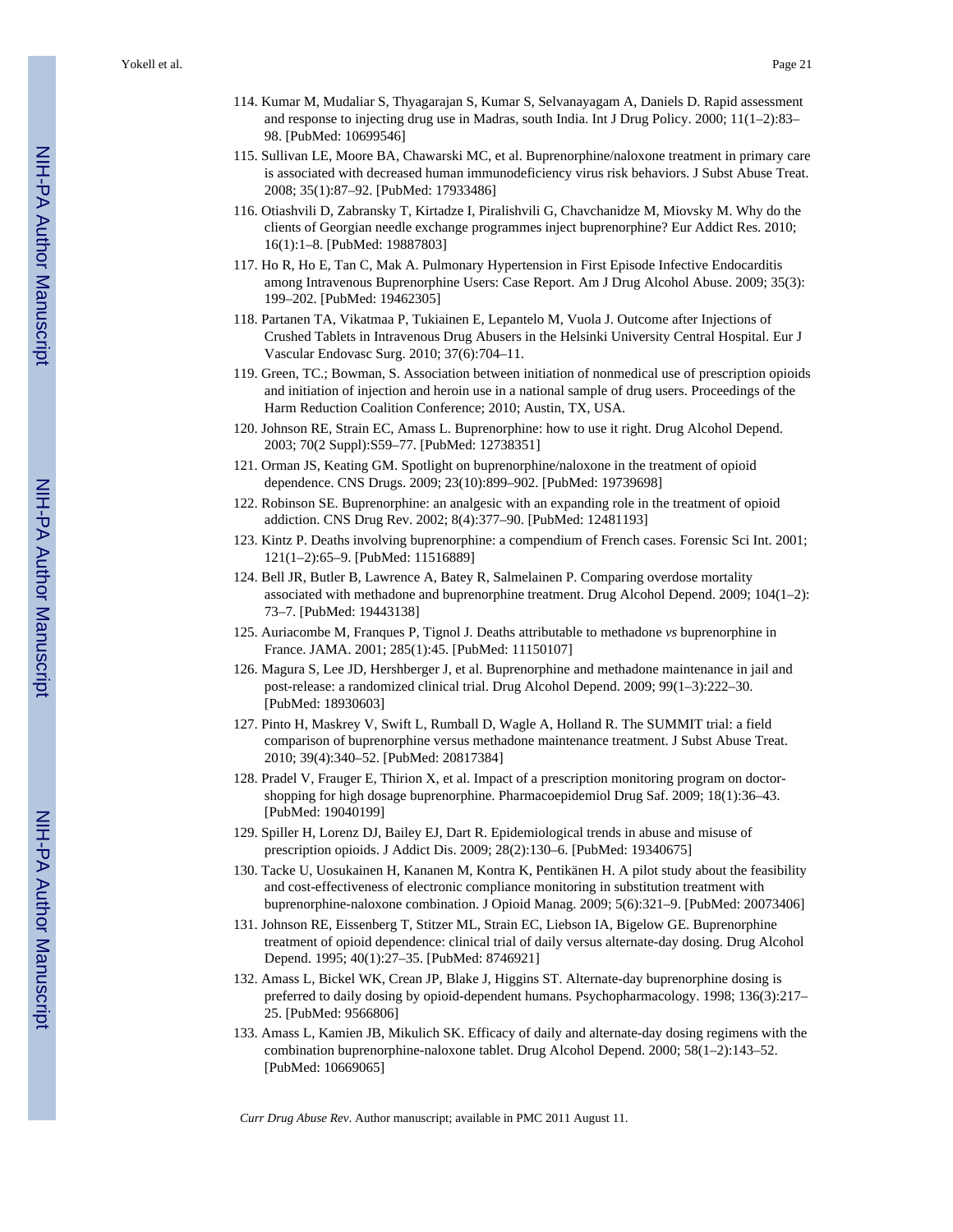Yokell et al. Page 22

- 134. White J, Bell J, Saunders J, et al. Open-label dose-finding trial of buprenorphine implants (Probuphine) for treatment of heroin dependence. Drug Alcohol Depend. 2009; 103(1–2):37–43. [PubMed: 19403243]
- 135. Lanier RK, Umbricht A, Harrison JA, Nuwayser ES, Bigelow GE. Evaluation of a transdermal buprenorphine formulation in opioid detoxification. Addiction. 2007; 102(10):1648–56. [PubMed: 17854341]
- 136. Lanier RK, Umbricht A, Harrison JA, Nuwayser ES, Bigelow GE. Opioid detoxification *via* single 7-day application of a buprenorphine transdermal patch: an open-label evaluation. Psychopharmacology. 2008; 198(2):149–158. [PubMed: 18327673]
- 137. Reckitt Benckiser Pharmaceuticals Inc. SUBOXONE Sublingual Film [package insert]. Richmond, VA, USA: 2010.
- 138. Mattick RP, Kimber J, Breen C, Davoli M. Buprenorphine maintenance versus placebo or methadone maintenance for opioid dependence. Cochrane Database Syst Rev. 2008:51.
- 139. Simpson DD, Joe GW, Rowan-Szal GA. Drug abuse treatment retention and process effects on follow-up outcomes. Drug Alcohol Depend. 1997; 47(3):227–35. [PubMed: 9306048]
- 140. Springer SA, Chen S, Altice FL. Improved HIV and substance abuse treatment outcomes for released HIV-infected prisoners: the impact of buprenorphine treatment. J Urban Health. 2010; 87(4):592–602. [PubMed: 20177974]
- 141. Fatseas M, Auriacombe M. Why buprenorphine is so successful in treating opiate addiction in France. Curr Psychiatry Rep. 2007; 9(5):358–64. [PubMed: 17915074]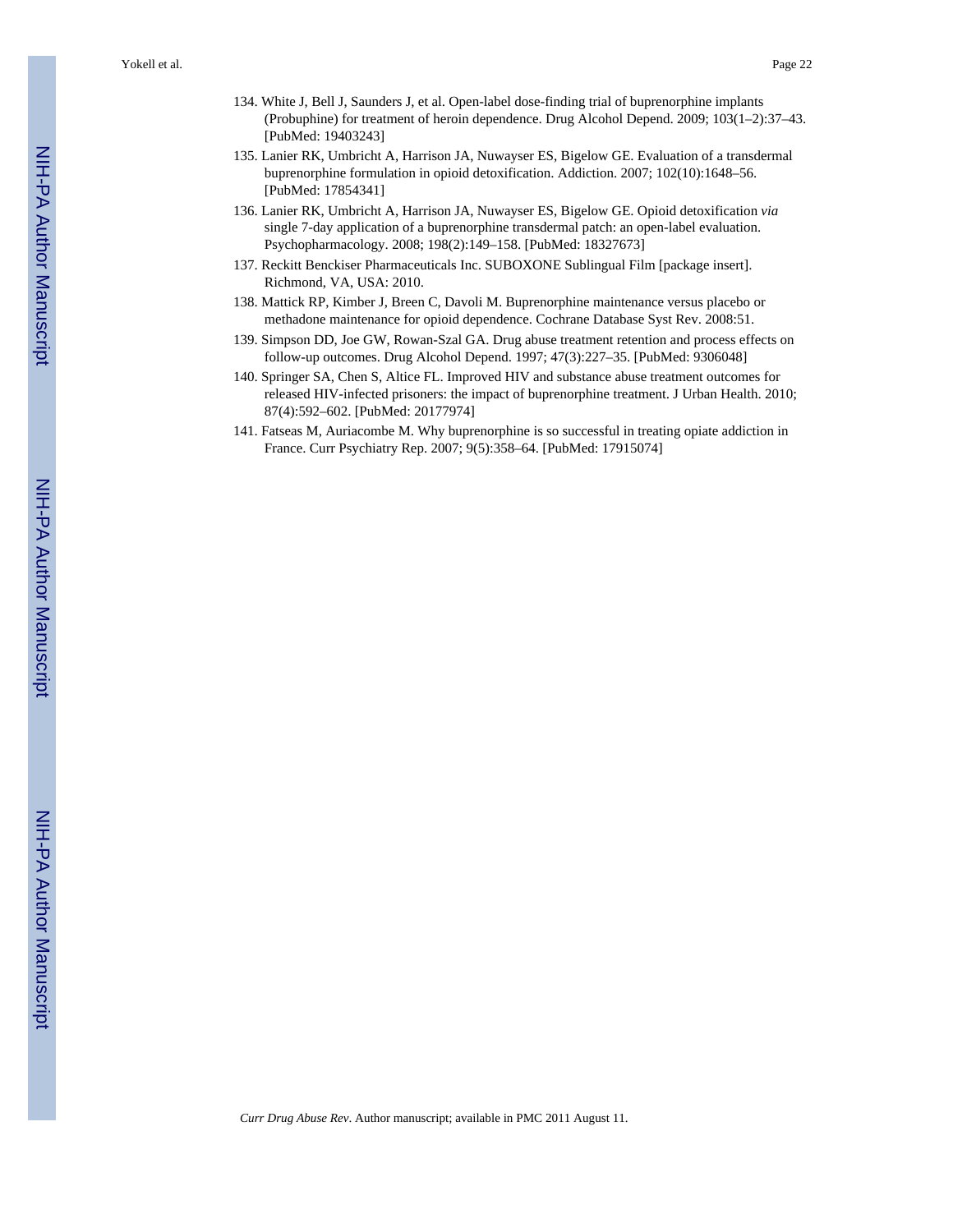#### Key Learning Objectives

Buprenorphine and buprenorphine/naloxone are clinically effective medications for analgesic use and the treatment of opioid dependence. Diversion of buprenorphine and buprenorphine is occurring throughout the world. The reasons for the diversion of these medications are not entirely understood, but include utilization for euphoric effects and self-treatment of opioid dependence. Ultimately, buprenorphine and buprenorphine/ naloxone are exciting, relatively new medications for the treatment of opioid dependence, and efforts to control diversion should be considered in concert with efforts to increase access to buprenorphine treatment for individuals with opioid dependence.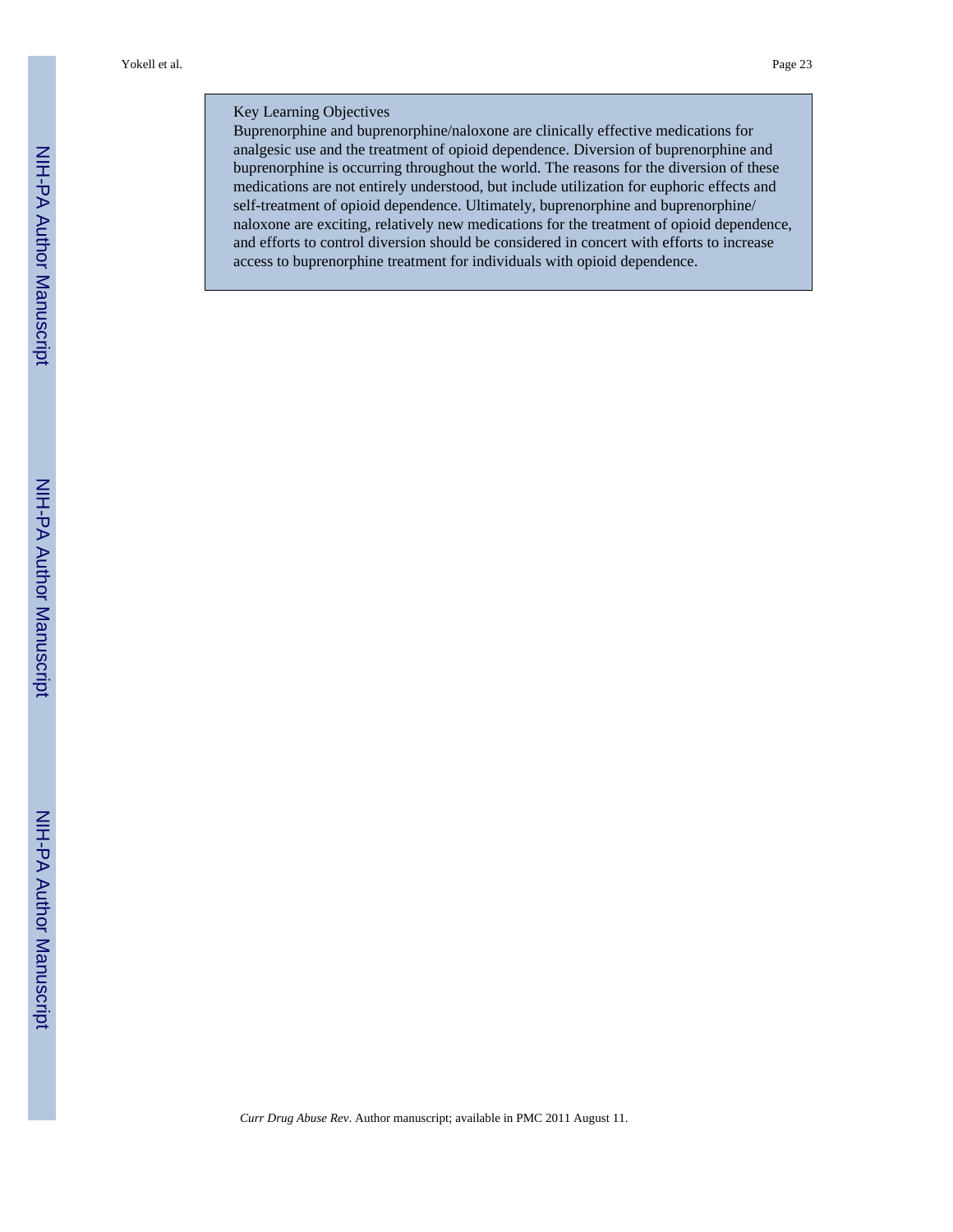#### Future Research Questions

Further research is needed to gain a better understanding of the motivations for and effects of buprenorphine and buprenorphine/naloxone diversion, misuse, and nonmedically supervised use. The medical risks and benefits of illicit buprenorphine use remain unclear. The implications of buprenorphine's concomitant use with other drugs (licit or illicit) and the subsequent risk of overdose should be examined in further detail. Finally, new research is needed to examine the efficacy of existing diversion control measures and to understand the potential impact of new formulations of buprenorphine on diversion.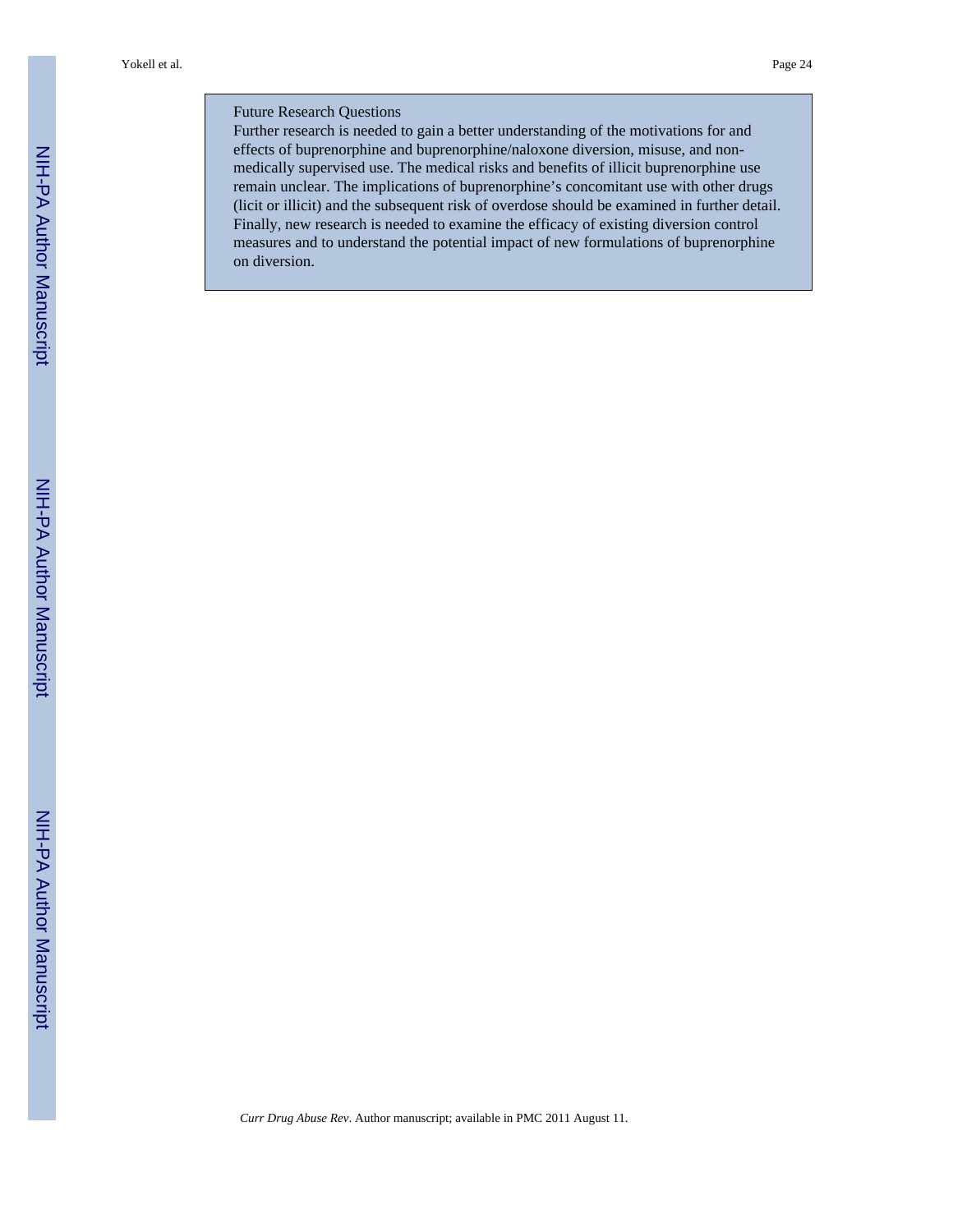NIH-PA Author ManuscriptNIH-PA Author Manuscript

| ۰ |  |
|---|--|
| ω |  |
|   |  |
|   |  |
|   |  |

| i<br>ļ<br>l<br>l                        |
|-----------------------------------------|
| .<br>.<br>ו<br>ו                        |
| i                                       |
|                                         |
| j                                       |
| l<br>I<br>l<br>$\overline{\phantom{a}}$ |
| I                                       |
|                                         |
| ζ                                       |

| Key Findings and Conclusions                                                            | injection. Current enrollment in buprenorphine<br>32% of IDUs reported injected buprenorphine<br>similar benefits in wellbeing in comparison to<br>buprenorphine injection. Authors report that<br>within the last 3 months and 10% reported<br>therapy was significantly associated with<br>those who only use buprenorphine orally<br>some buprenorphine injectors may have<br>buprenorphine as their primary drug of | their most commonly used injection drug. 68%<br>73% of respondents reported buprenorphine as<br>buprenorphine for "euphoria or pleasure,"<br>while 73% reported doing so "to treat my<br>addiction"<br>of respondents had tried buprenorphine/<br>naloxone via IV administration, but the<br>majority (80%) reported having a bad<br>experience. 11% reported using IV | may occur in up to 20% of those treated with<br>buprenorphine each year. IV buprenorphine<br>the medication. Opioid overdose rates have<br>About 65,000 patients are treated with<br>declined 79% since buprenorphine's<br>introduction in 1995 | DUs than IDUs reported using buprenorphine<br>to "get high."<br>naloxone for these purposes, while more non-<br>therapeutic purposes. More IDUs than non-<br>IDUs reported using illicit buprenorphine/<br>A majority (76%) reported ever obtaining<br>buprenorphine/naloxone illicitly, with a<br>majority using the illicit medication for | buprenorphine alone was previously available.<br>development of opioid withdrawal symptoms,<br>benzodiazepine injection and syringe sharing.<br>buprenorphine/naloxone in a country where<br>introduction, and participants reported the<br>The mean injection dose rose during the<br>The authors assessed the introduction of<br>which was associated with increased | buprenorphine use for therapeutic purposes<br>buprenorphine use, of which 87% reported<br>89% of heroin users reported past-year |
|-----------------------------------------------------------------------------------------|-------------------------------------------------------------------------------------------------------------------------------------------------------------------------------------------------------------------------------------------------------------------------------------------------------------------------------------------------------------------------------------------------------------------------|------------------------------------------------------------------------------------------------------------------------------------------------------------------------------------------------------------------------------------------------------------------------------------------------------------------------------------------------------------------------|-------------------------------------------------------------------------------------------------------------------------------------------------------------------------------------------------------------------------------------------------|----------------------------------------------------------------------------------------------------------------------------------------------------------------------------------------------------------------------------------------------------------------------------------------------------------------------------------------------|------------------------------------------------------------------------------------------------------------------------------------------------------------------------------------------------------------------------------------------------------------------------------------------------------------------------------------------------------------------------|----------------------------------------------------------------------------------------------------------------------------------|
| <b>Buprenorphine</b><br>Buprenorphine/<br>Naloxone <sup>(B/N)</sup><br>$\frac{1}{2}$ or | $\mathbf{m}$                                                                                                                                                                                                                                                                                                                                                                                                            | <b>B</b> and B/N                                                                                                                                                                                                                                                                                                                                                       | $\mathbf{r}$                                                                                                                                                                                                                                    | B/N                                                                                                                                                                                                                                                                                                                                          | B and B/N                                                                                                                                                                                                                                                                                                                                                              | $\mathbf{a}$                                                                                                                     |
| Population                                                                              | 316 active injection<br>drug users                                                                                                                                                                                                                                                                                                                                                                                      | 176 attendees at a<br>needle exchange<br>program                                                                                                                                                                                                                                                                                                                       | N/A                                                                                                                                                                                                                                             | of-treatment opioid<br>51 injecting and 49<br>non-injecting out-<br>users                                                                                                                                                                                                                                                                    | nal oxone injectors<br>41 buprenorphine/<br>who previously<br>buprenorphine<br>only injected                                                                                                                                                                                                                                                                           | 350 attendees at a<br>needle exchange<br>program                                                                                 |
| <b>Study Type</b>                                                                       | prospective longitudinal cohort<br>Cross-sectional data from a                                                                                                                                                                                                                                                                                                                                                          | Cross-sectional survey                                                                                                                                                                                                                                                                                                                                                 | Literature review                                                                                                                                                                                                                               | Cross-sectional survey                                                                                                                                                                                                                                                                                                                       | cross-sectional survey                                                                                                                                                                                                                                                                                                                                                 | Cross-sectional survey                                                                                                           |
| Location                                                                                | Australia                                                                                                                                                                                                                                                                                                                                                                                                               | Finland                                                                                                                                                                                                                                                                                                                                                                | France                                                                                                                                                                                                                                          | USA                                                                                                                                                                                                                                                                                                                                          | Malaysia                                                                                                                                                                                                                                                                                                                                                               | Sweden                                                                                                                           |
| <b>Year of Publication</b>                                                              | 2008                                                                                                                                                                                                                                                                                                                                                                                                                    | 2007                                                                                                                                                                                                                                                                                                                                                                   | 2004                                                                                                                                                                                                                                            | 2011                                                                                                                                                                                                                                                                                                                                         | 2009                                                                                                                                                                                                                                                                                                                                                                   | 2007                                                                                                                             |
| <b>Author (Reference Number)</b>                                                        | Aitken [87]                                                                                                                                                                                                                                                                                                                                                                                                             | Alho <sup>[79]</sup>                                                                                                                                                                                                                                                                                                                                                   | Auriacombe <sup>[31]</sup>                                                                                                                                                                                                                      | Bazazi [101]                                                                                                                                                                                                                                                                                                                                 | Bruce [55]                                                                                                                                                                                                                                                                                                                                                             | Hakansson [80]                                                                                                                   |